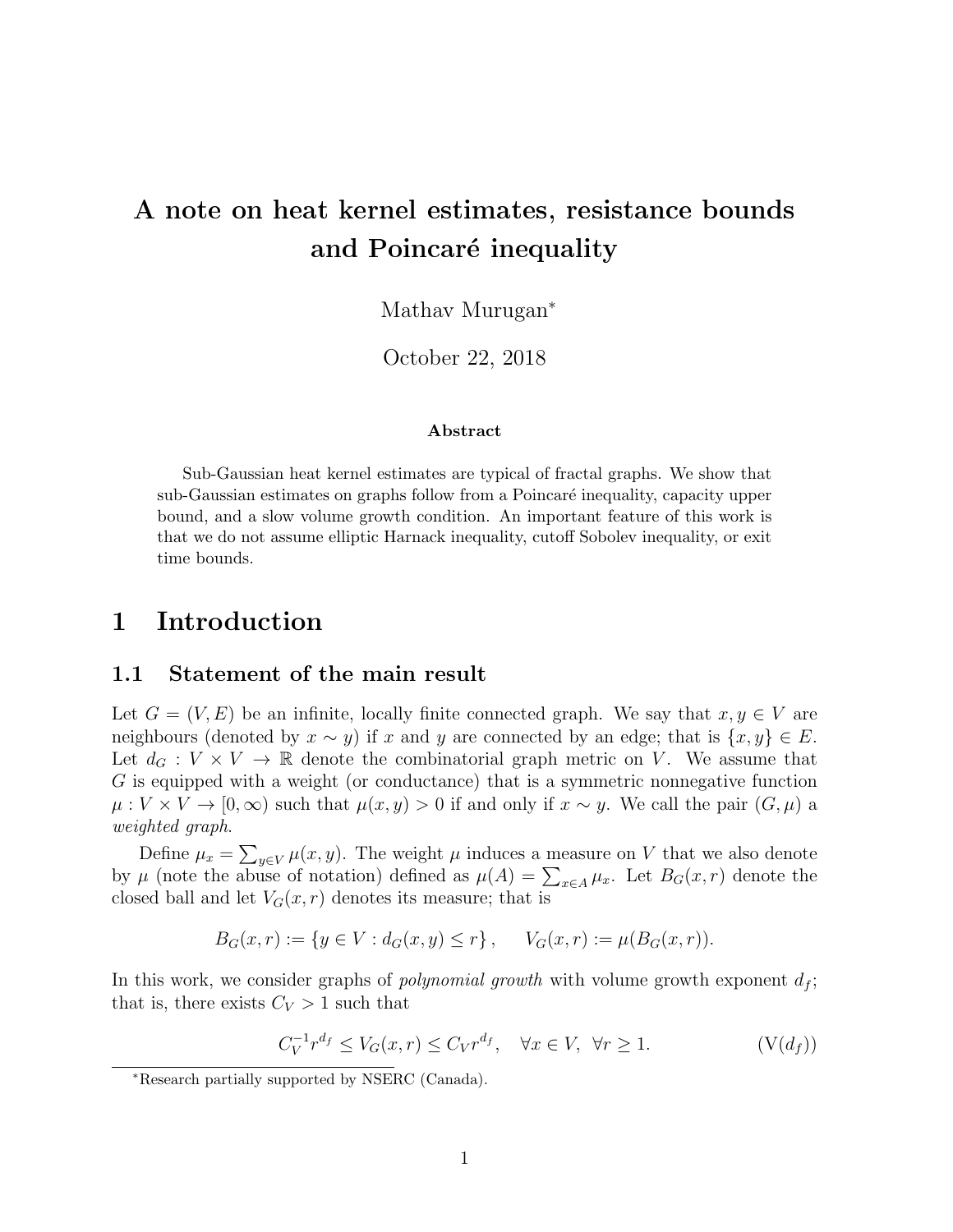For each  $x, y \in V$ , we set

<span id="page-1-0"></span>
$$
p(x,y) := \frac{\mu(x,y)}{\mu_x}.
$$

We say that a weighted gra[p](#page-1-0)h  $(G, \mu)$  satisfies the  $(p_0)$  condition, if there exists  $p_0 > 0$ such that

$$
p(x, y) \ge p_0 \quad \text{whenever} \quad x \sim y. \tag{p_0}
$$

The  $(p_0)$  $(p_0)$  $(p_0)$  condition is a discrete analogue of uniform ellipticity. We will consider discrete time Markov chain  $\{X_n, n \geq 0, \mathbb{P}^x, x \in V\}$ , with transition probabilities  $p(x, y)$ . The chain  $(X_n)_{n\geq 0}$  is symmetric with respect to  $\mu$ , since

$$
p(x, y)\mu_x = \mu(x, y) = \mu(y, x) = p(y, x)\mu_y.
$$

The associated Markov operator  $P$  is given by

$$
Pf(x) := \mathbb{P}^x(f(X_1)) = \sum_{y \in V} p(x, y) f(y), \quad \forall f \in \mathbb{R}^V.
$$

By the symmetry of  $(X_n)_{n\geq 0}$  with respect to  $\mu$ , P is self-adjoint on  $\ell^2(V, \mu)$ .

For  $n \in \mathbb{Z}_+ := \{0,1,\ldots\}$ , let  $p_n$  denote the transition function of the random walk  $X_n$ , i.e.

$$
p_n(x, y) = \mathbb{P}^x(X_n = y).
$$

Let us denote the heat kernel by

<span id="page-1-2"></span><span id="page-1-1"></span>
$$
h_n(x,y) := \frac{p_n(x,y)}{\mu_y}.
$$

In this work, we obtain sufficient conditions that are stable under perturbations for sub-Gaussian heat kernel upper and lower bounds: there exists  $C, c > 0$  such that

$$
h_n(x,y) \le \frac{C}{V_G(x,n^{1/d_w})} \exp\left[-\left(\frac{d_G(x,y)^{d_w}}{Cn}\right)^{\frac{1}{d_w-1}}\right], \forall n \ge 1, \forall x, y \in V, \quad (\text{UHK}(d_w))
$$

and

$$
(h_n + h_{n+1})(x, y) \ge \frac{c}{V_G(x, n^{1/d_w})} \exp\left[-\left(\frac{d_G(x, y)^{d_w}}{cn}\right)^{\frac{1}{d_w - 1}}\right], \forall n \ge 1 \lor d_G(x, y).
$$
\n(LHK(d\_w))

We denote the conjunction of  $(\text{UHK}(d_w))$  and  $(\text{LHK}(d_w))$  as  $(\text{HK}(d_w))$ . The parameter  $d_w$  is called the walk dimension or escape time exponent. For any  $d_f \in [1,\infty)$  and for any  $d_w \in [2, d_f+1]$ , Barlow constructs graphs that satisfy polynomial growth condition  $(V(d_f))$  $(V(d_f))$ sub-Gaussian estimates (UHK $(d_w)$ ) and  $(LHK(d_w))$  $(LHK(d_w))$  – see [\[Bar04,](#page-14-0) Theorem 2] and [\[GT,](#page-15-0) Theorem 3.1]. Moreover, these are the complete range of  $d_f$  and  $d_w$  for which  $(V(d_f))$  $(V(d_f))$ , sub-Gaussian estimates (UHK $(d_w)$ ) and (LHK $(d_w)$ ) could possibly hold for graphs.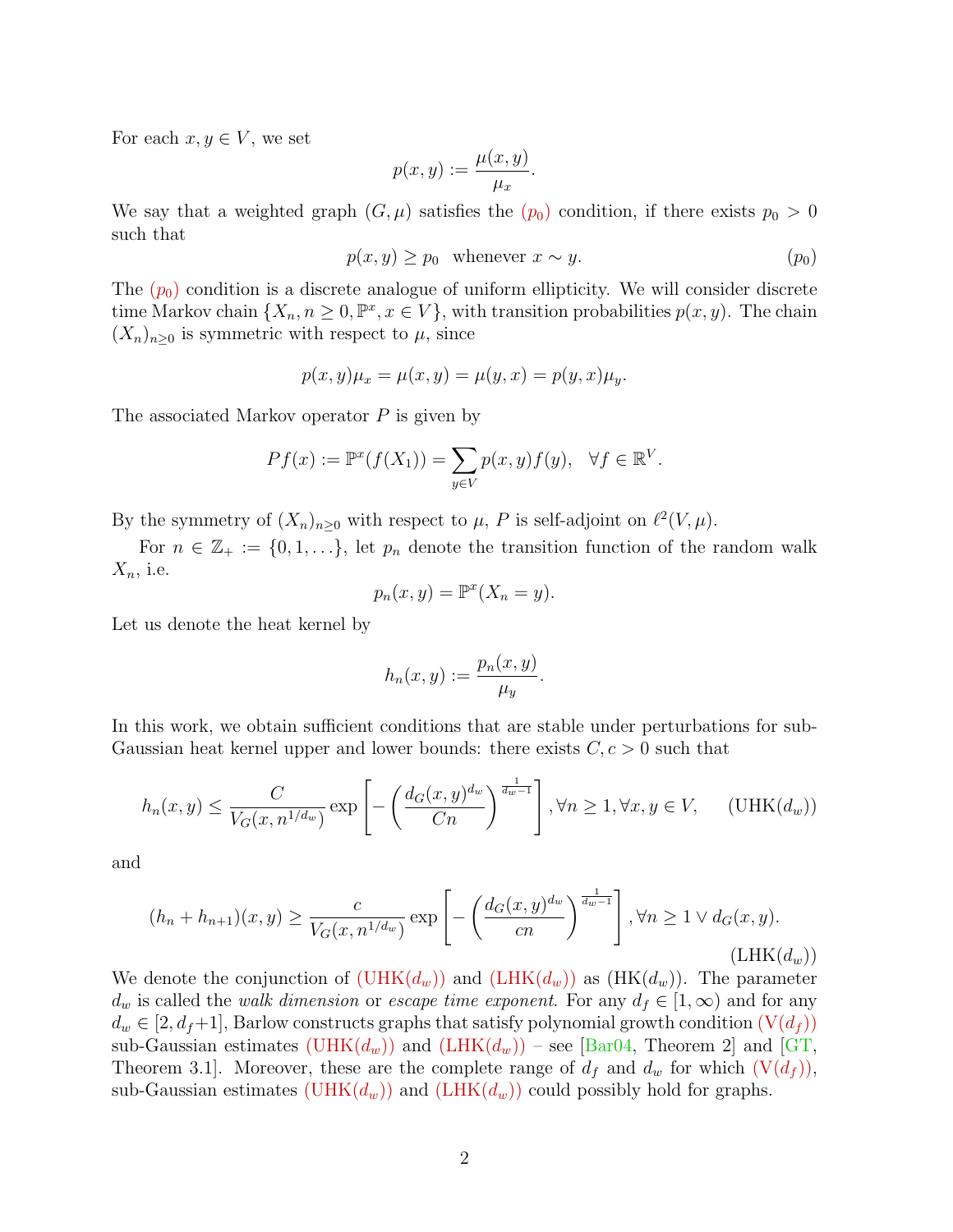For  $f \in \mathbb{R}^V$ , we define

<span id="page-2-0"></span>
$$
\mathcal{E}_G(f,f) = \frac{1}{2} \sum_{x,y \in V} (f(x) - f(y))^2 \mu(x,y).
$$
 (1.1)

Let  $A, B$  be subsets of V. We define the *effective conductance* (or capacity) between  $A$ and  $B$  as

$$
Cap_G(A, B) := \inf \left\{ \mathcal{E}_G(f, f) : f \in \mathbb{R}^V, f \big|_A \equiv 1, f \big|_B \equiv 0 \right\},\tag{1.2}
$$

where inf  $\emptyset = +\infty$ . By considering  $f = 1_A$  or  $1_B$ , we see that  $Cap(A, B) < \infty$  if  $A \cap B = \emptyset$ and if one of A, B is finite.

We say that a weighted graph  $(G, \mu)$  satisfies the *capacity upper bound*  $(\text{Cap}(d_w)_{\leq})$ , if there exists  $C > 1$  such that

$$
Cap_G(B_G(x,r), B_G(x,2r)^c) \le C \frac{V_G(x,r)}{r^{d_w}}, \quad \forall x \in V, \ \forall r > 0.
$$
 (Cap $(d_w)_{\le}$ )

We remark that the constant '2' in  $B_G(x, 2r)^c$  above is essentially arbitrary and can be replaced by any other constant larger than 1 using the volume doubling property and a covering argument.

We say that a weighted graph satisfies Poincaré inequality  $PI(d_w)$  $PI(d_w)$ , if there exists  $C_P > 1$  such that for every ball  $B := B_G(x_0, r), x_0 \in V, r \ge 0$ ,

<span id="page-2-1"></span>
$$
\sum_{x \in B_G(x_0, r)} (f(x) - f_B)^2 \mu_x \le C_P r^{d_w} \sum_{x, y \in B(x_0, 2r), x \sim y} (f(x) - f(y))^2 \mu(x, y), \qquad (\text{PI}(d_w))
$$

where  $f_B = \frac{1}{\mu(B_C)}$  $\frac{1}{\mu(B_G(x_{0},r))}\sum_{x\in B_G(x_{0},r)}f(x)\mu_{x}.$ 

The following theorem is the main result of this work.

<span id="page-2-2"></span>**Theorem 1.1.** Let  $(G, \mu)$  be a weighted gra[p](#page-1-0)h that satisfies the  $(p_0)$  condition,  $(V(d_f))$  $(V(d_f))$ , the Poincaré inequality  $\text{PI}(d_w)$ , and the capacity upper bound  $(\text{Cap}(d_w)_{\leq})$  for some  $d_f$  $1 + d_w$ . Then  $(G, \mu)$  satisfies the two sided sub-Gaussian heat kernel bounds  $(HK(d_w))$ .

- **Remark 1.2.** (a) We recall that the converse implication  $(HK(d_w)) \Rightarrow (VD) + (PI(d_w)) +$  $(Cap(d_w)_{\leq})$  $(Cap(d_w)_{\leq})$  $(Cap(d_w)_{\leq})$  is satisfied for graphs satisfying the  $(p_0)$  condition [\[GT,](#page-15-0) Theorem 3.1]. Here (VD) denotes the following volume doubling property: there exists  $C_D > 1$  such that  $V_G(x, 2r) \leq V_G(x, r)$  for all  $x \in V, r > 0$ .
- (b) The 'Gaussian case'  $d_w = 2$  is well-known without any restriction on  $d_f$ . This follows from the work of Delmotte [\[Del\]](#page-14-1), which in turn is a discrete analogue of a celebrated theorem of Grigor'yan and Saloff-Coste [\[Gri,](#page-15-1) [Sal\]](#page-15-2).
- (c) Theorem [1.1](#page-2-2) can be viewed as an evidence towards a more general conjecture of Barlow [\[Bar13,](#page-14-2) Remark 3.17(1)], and of Grigor'yan, Hu and Lau [\[GHL14,](#page-15-3) Conjecture 4.15], [\[GHL15,](#page-15-4) p. 1495]. This conjecture suggests that Theorem [1.1](#page-2-2) should hold without any restriction on  $d_f$  and  $d_w$ . An analogous conjecture has also been made in [\[GHH\]](#page-15-5) in the context of jump processes. This work provides the first family of examples with  $d_w > 2$  that are transient  $(d_f > d_w)$  where the above conjecture can be verified. We remark that the methods of [\[BCK\]](#page-14-3) can be easily adapted to prove Theorem [1.1](#page-2-2) for the 'strongly recurrent case'  $d_f < d_w$ .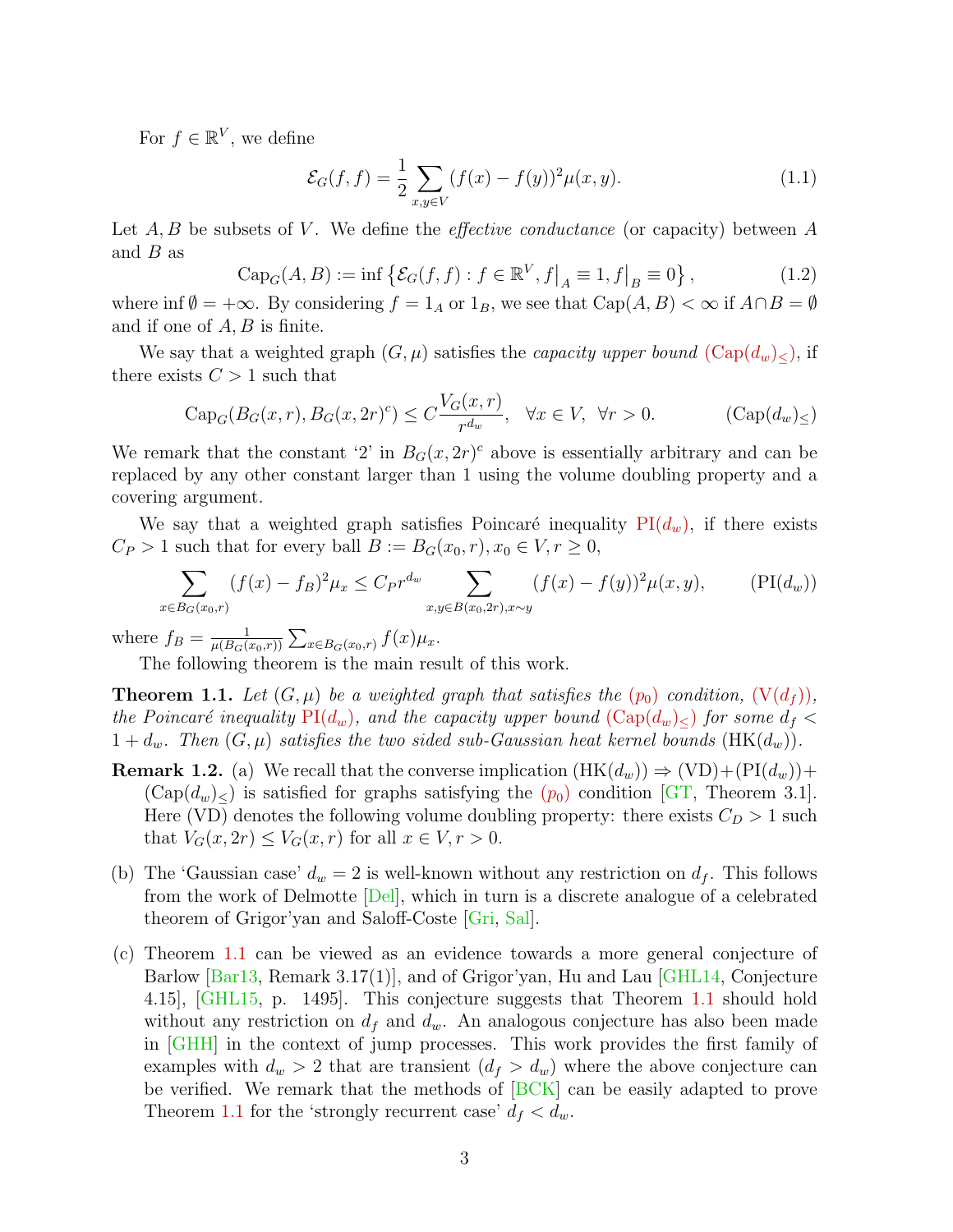(d) In the case  $d_f < d_w$  the work of Barlow, Coulhon and Kumagai [\[BCK\]](#page-14-3) provides a satisfactory characterization of  $(HK(d_w))$ . This work can be viewed as progress towards a question raised in Kumagai's ICM survey [\[Kum,](#page-15-6) Open Problem III], which asks for simpler characterization of  $(HK(d_w))$  for the case  $d_f \geq d_w$ . For a family of planar graphs satisfying  $d_f = d_w$ , a different approach that relies on circle packing of planar graphs can be used to prove the above result [\[Mur,](#page-15-7) Theorem 6.2].

A characterization of  $(HK(d_w))$  that is stable under perturbations was obtained by [\[BB\]](#page-14-4) for graphs and later extended by [\[BBK\]](#page-14-5) to metric measure spaces. The characterization is given using a stronger version of  $(\text{Cap}(d_w)_{\leq})$  known as the cutoff Sobolev inequality  $(\text{CS}(d_w))$ . This cutoff Sobolev inequality and its variants are a crucial ingredient for the iteration arguments that go back to the works of De Giorgi, Nash and Moser. The cutoff Sobolev inequality and its variants have been very useful to obtain stability results for Harnack inequalities and heat kernel estimates for both diffusions and jump processes [\[AB,](#page-13-0) [BB,](#page-14-4) [BBK,](#page-14-5) [BM,](#page-14-6) [CKW1,](#page-14-7) [CKW2,](#page-14-8) [GHH,](#page-15-5) [GHL15,](#page-15-4) [Lie,](#page-15-8) [MS17,](#page-15-9) [MS\]](#page-15-10). However, all known proofs of the cutoff Sobolev inequality involve conditions that are apriori difficult to obtain (for example, exit time lower bounds). Motivated by these considerations, there is a need to find a simpler alternative to the cutoff Sobolev inequality that is also stable under perturbations as pointed out in the survey [\[Bar03,](#page-14-9) Open problem 4 in p. 38].

### 1.2 Outline of the proof

Instead of studying the random walk on a weighted graph, we study the associated cable process. Roughly speaking, the cable process is a diffusion on the corresponding metric graph obtained by placing a unit interval for each edge. In Section [2,](#page-4-0) we collect some preliminaries on Dirichlet forms and cable process associated to a graph.

In Section [3,](#page-7-0) we provide the proof of Theorem [1.1](#page-2-2) which we briefly sketch below. Our approach is to prove an exit time lower bound on balls  $B_G(x, r)$  which is at least of the order of  $r^{d_w}$  in the smaller concentric ball, say  $B_G(x, r/2)$ . It is well known that proving such an exit time lower bound is the main difficulty in obtaining the heat kernel bound  $(HK(d_w)).$ 

The basic idea behind the constraint  $d_f < 1 + d_w$  is that one-dimensional objects are not negligible when  $d_f < 1 + d_w$  – see Proposition [3.2](#page-8-0) for a precise formulation. If the exit time of  $B(x, r)$  is much less than  $r^{d_w}$  at a point close to x, by the maximum principle, we have 'a tentacle' that is at least one-dimensional in which the exit time is too small. Poincaré inequality  $PI(d_w)$  $PI(d_w)$  is used to estimate the capacity of this tentacle from below (see Proposition [3.2](#page-8-0) and [\(3.21\)](#page-13-1)), whereas the capacity upper bound  $(\text{Cap}(d_w)_{\leq})$  is used to show a competing upper bound on the capacity of the tentacle (see Lemma [3.1\(](#page-7-1)b) and [\(3.22\)](#page-13-2)). These upper and lower bounds on the capacity of the tentacle will contradict each other if the exit time is too small near the center of the ball. This implies the desired exit time lower bound. Once we have the exit time lower bound, we appeal to known results to obtain the two-sided heat kernel bounds.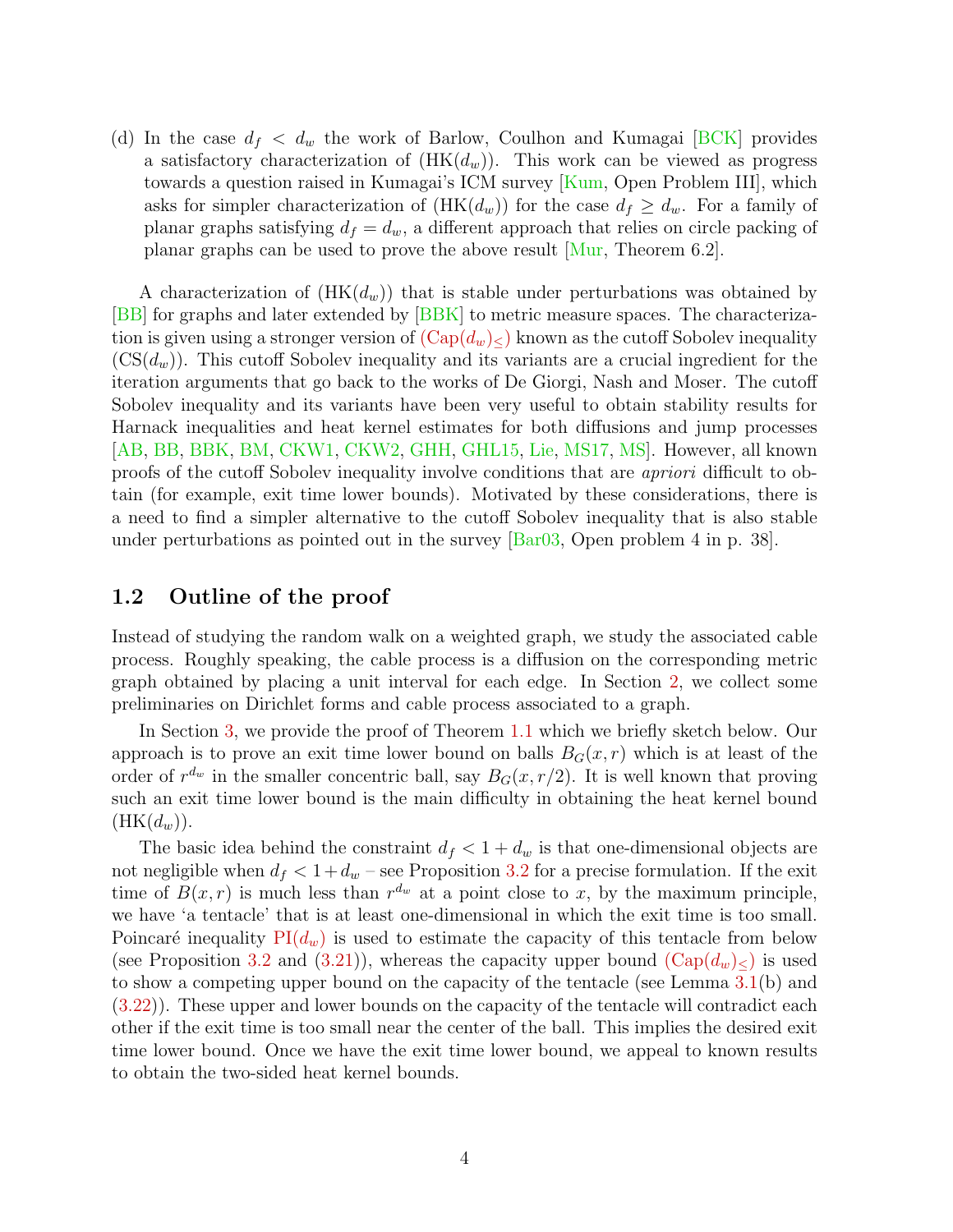## <span id="page-4-0"></span>2 Preliminaries

In this section, we recall some preliminaries on Dirichlet forms and cable processes.

#### 2.1 Dirichlet forms

We recall some standard notions on Dirichlet forms from [\[FOT\]](#page-14-10). Let  $(\mathcal{X}, d, m)$  be a locally compact, separable, metric measure space, where m is a Radon measure with full support. Let  $(\mathcal{E}, \mathcal{F})$  be a strongly local, regular Dirichlet form on  $L^2(\mathcal{X}, m)$  – see [\[FOT,](#page-14-10) Sec. 1.1. Associated with this form  $(\mathcal{E}, \mathcal{F})$ , there exists an *m*-symmetric Hunt process  $\mathbb{X} = (\Omega, \mathcal{F}_{\infty}, \mathcal{F}_{t}, X_{t}, \mathbb{P}_{x})$  [\[FOT,](#page-14-10) Theorem 7.2.1]. We denote the *extended Dirichlet space* by  $\mathcal{F}_e$  [\[FOT,](#page-14-10) Theorem 1.5.2]. For  $f \in \mathcal{C}_c(\mathcal{X}) \cap \mathcal{F}$ , the energy measure is defined as the unique Borel measure  $d\Gamma(f, f)$  on X that satisfies

$$
\int g d\Gamma(f, f) = 2\mathcal{E}(f, fg) - \mathcal{E}(f^2, g), \quad \text{for all } g \in \mathcal{F} \cap C_c(\mathcal{X}).
$$

This notion can be extended to all functions in  $\mathcal{F}_e$  and we have

<span id="page-4-1"></span>
$$
\mathcal{E}(f,f) = \int_{\mathcal{X}} d\Gamma(f,f).
$$

This follows from [\[FOT,](#page-14-10) Lemma 3.2.3] with a caveat that our definition of  $\Gamma(f, f)$  is different from [\[FOT\]](#page-14-10) by a factor  $1/2$ .

Let  $(\mathcal{X}, d)$  be a metric space equipped with a strongly local Dirichlet form  $(\mathcal{E}, \mathcal{F})$  on  $L^2(\mathcal{X}, m)$ . We call  $(\mathcal{X}, d, m, \mathcal{E}, \mathcal{F})$  a metric measure space with Dirichlet form, or MMD space.

For an open subset of D of  $\mathcal{X}$ , we define the following function spaces associated with  $(\mathcal{E}, \mathcal{F})$  on  $L^2(\mathcal{X}, m)$ .

$$
\mathcal{F}_{\text{loc}}(D) = \left\{ u \in L_{\text{loc}}^2(D, m) : \forall \text{ relatively compact open } \Omega \subset D, \exists u^\# \in \mathcal{F}, u = u^\# \big|_{\Omega} \ m\text{-a.e.} \right\},\
$$

$$
\mathcal{F}(D) = \left\{ u \in \mathcal{F}_{\text{loc}}(D) : \int |u|^2 dm + \int d\Gamma(u, u) < \infty \right\},\tag{2.1}
$$

$$
\mathcal{F}(D) = \left\{ u \in \mathcal{F}_{loc}(D) : \int_{D} |u| \, dm + \int_{D} u(u, u) < \infty \right\},\tag{2.1}
$$
\n
$$
\mathcal{F}_c(D) = \left\{ u \in \mathcal{F}(D) : \text{ the essential support of } u \text{ is compact in } D \right\},\tag{2.2}
$$

$$
J_c(D) = \{u \in J(D) : \text{ the essential support of } u \text{ is complex in } D\},\tag{2.2}
$$

$$
\mathcal{F}_0(D) = \text{ the closure of } \mathcal{F}_c(D) \text{ in } \mathcal{F} \text{ in the norm } \left( \mathcal{E}(\cdot, \cdot) + ||\cdot||_2^2 \right)^{1/2}.
$$
 (2.3)

We define *capacities* for a MMD space  $(\mathcal{X}, d, m, \mathcal{E}, \mathcal{F})$  as follows. By  $A \subseteq D$ , we mean that the closure of A is a compact subset of D. For  $A \subseteq D$  we set

$$
\text{Cap}_D(A) = \inf \{ \mathcal{E}(f, f) : f \in \mathcal{F}_0(D) \text{ and } f \ge 1 \text{ in a neighbourhood of } A \}. \tag{2.4}
$$

The following *domain monotonicity* of capacity is clear from the definition: if  $A_1 \subset A_2 \in$  $D_1 \subset D_2$  then

$$
Cap_{D_2}(A_1) \le Cap_{D_1}(A_2). \tag{2.5}
$$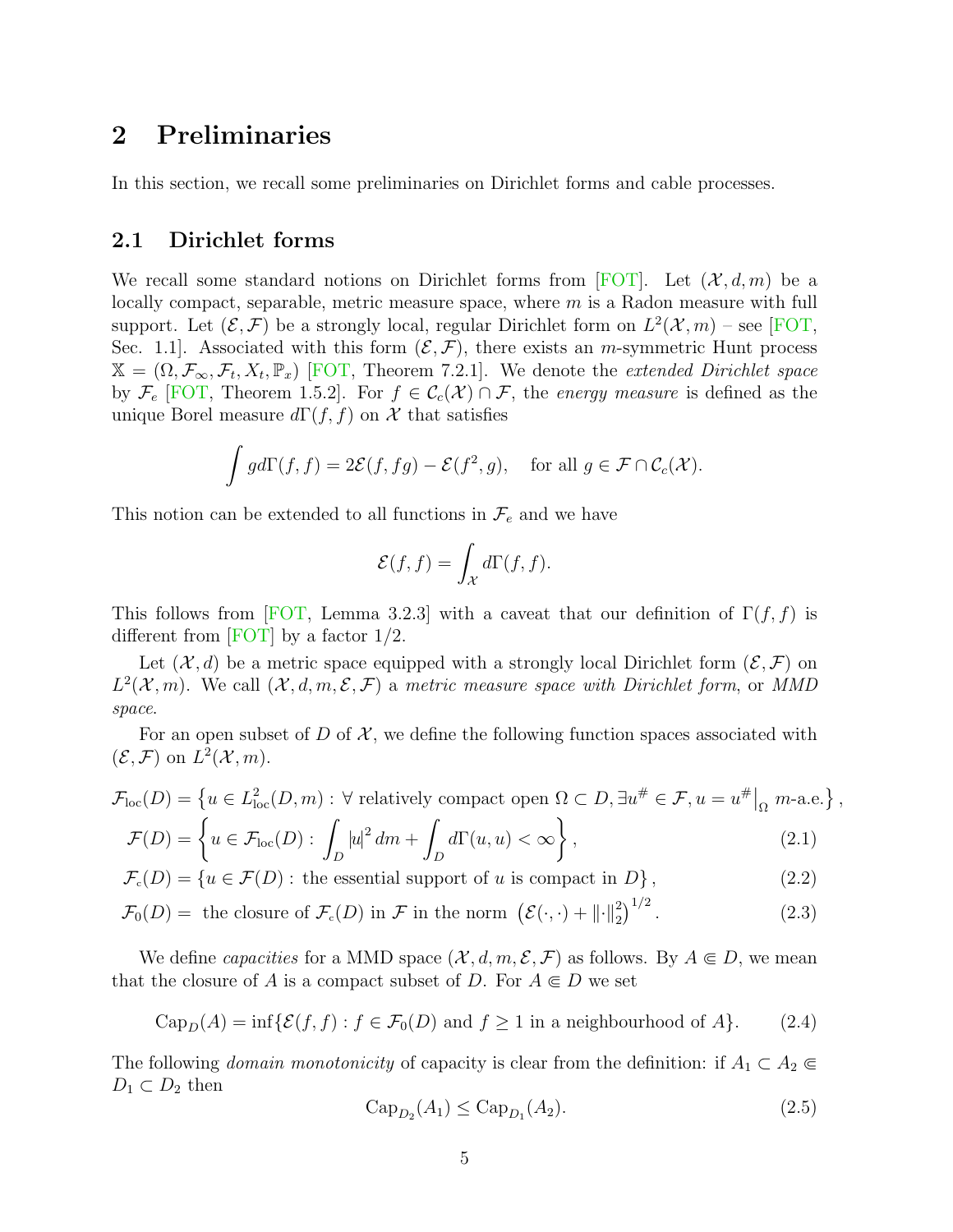Given an open set  $\Omega \subset \mathcal{X}$ , a linear operator  $G^{\Omega}: L^2(\Omega) \to \mathcal{F}$  is called a *Green operator* if, for any  $\phi \in \mathcal{C}_c(\Omega) \cap \mathcal{F}$ , and for any  $f \in L^2(\Omega)$ ,

$$
\mathcal{E}(G^{\Omega}f,\phi) = \int_{\Omega} f\phi \, dm. \tag{2.6}
$$

For an open set  $\Omega \subset \mathcal{X}$ , we define  $E^{\Omega} : \Omega \to \mathbb{R}$  as

<span id="page-5-0"></span>
$$
E^{\Omega} := G^{\Omega} 1_{\Omega}.
$$
\n
$$
(2.7)
$$

The function  $E^{\Omega}$  has the following probabilistic meaning:  $E^{\Omega}(x)$  is the mean exit time from  $\Omega$  of the Hunt process  $X_t$  associated to  $(\mathcal{E}, \mathcal{F})$  on  $L^2(\mathcal{X}, m)$  started at x; that is,

$$
E^{\Omega}(x) = \mathbb{E}_x \tau_{\Omega},
$$

where  $\tau_{\Omega} := \inf \{ t > 0 : X_t \in \Omega^c \}$  is the exit time from  $\Omega$ .

#### 2.2 Cable processes

In this work, we embed the graph in a connected metric space by replacing each edge by an isometric copy of the unit interval  $[0, 1]$  and gluing them at endpoints in an obvious manner. This connected metric space is known as the cable system corresponding to the graph. Random walks on graphs can be studied using a diffusion on the cable system because many relevant properties like Harnack inequalities, heat kernel bounds, exit time estimates, functional inequalities can be transferred between a graph and its cable system [\[BB\]](#page-14-4). We refer to [\[Fol\]](#page-14-11) for an introduction to cable systems and the associated diffusions.

Let  $(G, \mu)$  be a weighted graph. We define an associated MMD space  $(\mathcal{X}, d, m, \mathcal{E}, \mathcal{F})$ called the *cable system* corresponding to  $(G, \mu)$ . The metric space  $(\mathcal{X}, d)$  is defined as follows. We view the edges E as a subset of the two-element subsets of V, *i.e.*  $E \subset$  ${J \subset V : |J| = 2}$ . We define an arbitrary orientation by providing each edge  $e \in E$  with a source  $\hat{s}: E \to V$  and a target  $\hat{t}: E \to V$  such that  $e = {\hat{s}(e), \hat{t}(e)}$ . We say two<br>vertices  $e, e \in V$  are neighbours if  $\{e, e\} \subseteq F$ . We say two distinct edges  $e, e' \in F$  are vertices  $u, v \in V$  are neighbours if  $\{u, v\} \in E$ . We say two distinct edges  $e, e' \in E$  are incident if  $e \cap e' \neq \emptyset$ . We define  $\mathcal{X} = \mathcal{X}(G, \mu)$  corresponding to the graph G as the topological space obtained by replacing each edge  $e \in E$  by a copy of the unit interval  $[0, 1]$ , glued together in the obvious way, with the endpoints corresponding to the vertices. More formally, we define X as the quotient space  $(E \times [0,1]) / \sim$ , where  $\sim$  is the smallest equivalence relation such that  $\hat{t}(e) = \hat{s}(e')$  implies  $(e, 1) \sim (e', 0), \hat{s}(e) = \hat{s}(e')$  implies  $(e, 0) \circ (e', 0)$  and  $\hat{t}(e) = \hat{t}(e')$  implies  $(e, 1) \circ (e', 1)$ . Here  $F \times [0, 1]$  is equipped with the  $(e, 0) \sim (e', 0)$ , and  $\hat{t}(e) = \hat{t}(e')$  implies  $(e, 1) \sim (e', 1)$ . Here  $E \times [0, 1]$  is equipped with the product topology with E being a discrete topological space. It is easy to check that the topological space above does not depend on the choice of the edge orientations given by  $s, t : E \to V$ . This defines the cable system X as a topological space equipped with the canonical quotient map  $q : E \times [0, 1] \to \mathcal{X}$ . By [\[BBI,](#page-14-12) Corollary 3.1.24 and Exercise 3.2.14], there is a unique maximal metric  $d : \mathcal{X} \times \mathcal{X} \to [0, \infty)$  such that  $d(q(e, s), q(e, t)) \leq |s - t|$ for all  $e \in E_{\mathbb{G}}$ ,  $s, t \in [0, 1]$ . This metric space  $(\mathcal{X}, d)$  is also called a *metric graph* or one-dimensional polyhedral complex – [\[BBI,](#page-14-12) Section 3.2.2].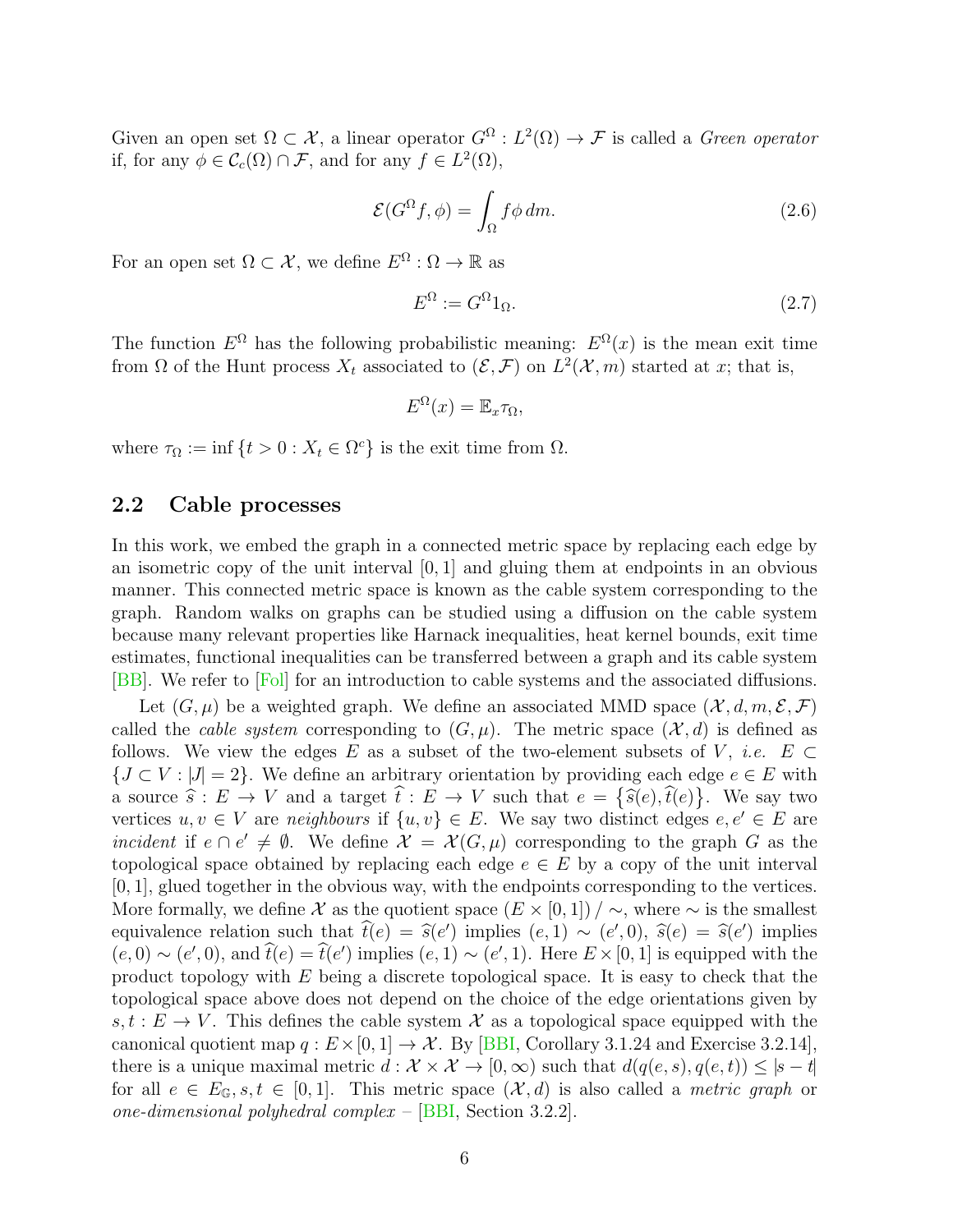Next, we define the measure m on X corresponding to  $(G, \mu)$ . The measure m on  $(\mathcal{X}, d)$  is defined as the unique Borel measure that satisfies

$$
m(q(e \times [s,t])) = \mu(u,v)|s-t|
$$
, for all  $e = \{u,v\} \in E$  and  $0 \le s \le t \le 1$ .

We say that  $x \in \mathcal{X}$  is a vertex if  $x = q(e, 0)$  or  $x = q(e, 1)$  for some  $e \in E$ . We note that the set of all vertices in  $\mathcal X$  have zero measure.

For an edge  $e \in E$ , we denote by  $\gamma_e : [0,1] \to \mathcal{X}$  the map  $\gamma_e(t) = q(e,t)$ . We say that a function  $f: \mathcal{X} \to \mathbb{R}$  is absolutely continuous if f is continuous and the  $f \circ \gamma_e : [0,1] \to \mathbb{R}$  is absolutely continuous for all  $x \in \mathcal{X}$ . If f is absolutely continuous, the function  $x \mapsto |\nabla f(x)|$  is well-defined for m-almost every  $x \in \mathcal{X}$ , by the equation

$$
|\nabla f|(\gamma_e(s)) = |(f \circ \gamma_e)'(s)|, \text{ for all } e \in E, s \in [0, 1].
$$

Note that although the sign of  $(f \circ \gamma_e)'$  depends on the choice of orientation, the absolute value  $|(f \circ \gamma_e)|$  is independent of the choice of orientation. Let  $\mathcal{F}_0$  denote the space of compactly supported Lipschitz functions. By Rademacher theorem, if  $f \in \mathcal{F}_0$ , then f is absolutely continuous,  $|\nabla f|$  is uniformly bounded and compactly supported, and therefore  $\int_{\mathcal{X}} |\nabla f|^2 dm < \infty$ . We define the Dirichlet form  $(\mathcal{E}, \mathcal{F})$  as

$$
\mathcal{E}(f,f) = \int_{\mathcal{X}} |\nabla f|^2(x) \, m(dx),
$$

where  $\mathcal F$  is the completion of  $\mathcal F_0$  with respect to the norm

$$
||f||_{\mathcal{E}_1} = \left(\mathcal{E}(f,f) + \int_{\mathcal{X}} f^2 dm\right)^{1/2}.
$$

It is easy to verify that the form  $(\mathcal{E}, \mathcal{F})$  on  $L^2(\mathcal{X}, m)$  is a closed, Markovian, bilinear form and therefore defines a Dirichlet form  $[Pol]$ . In this context, the energy measure is given by

$$
\int_A d\Gamma(f, f) = \int_A |\nabla f|^2 dm.
$$

In the remainder of the work, we assume that  $(p_0)$  $(p_0)$  $(p_0)$  is *always* satisfied by a weighted graph. For the metric measure space  $(\mathcal{X}, d, m)$ , we denote

$$
B(x,r) = \{ y \in \mathcal{X} : d(x,y) < r \}, \quad V(x,r) = m(B(x,r)).
$$

We recall a few properties of the weighted graph  $(G, \mu)$  that are inherited by the associated cable system  $(X, d, m, \mathcal{E}, \mathcal{F})$  [\[BB,](#page-14-4) Section 3]. For instance, the weighted graph  $(G, \mu)$  satisfies the polynomial volume growth condition  $(V(d_f))$  $(V(d_f))$  if and only if the cable system  $(X, d, \mu)$  satisfies the following property: there exists  $C > 1$  such that

$$
C^{-1}(r \vee r^{d_f}) \le m(B(x, r)) \le C(r \vee r^{d_f}), \quad \text{for all } x \in \mathcal{X}, r > 0. \tag{2.8}
$$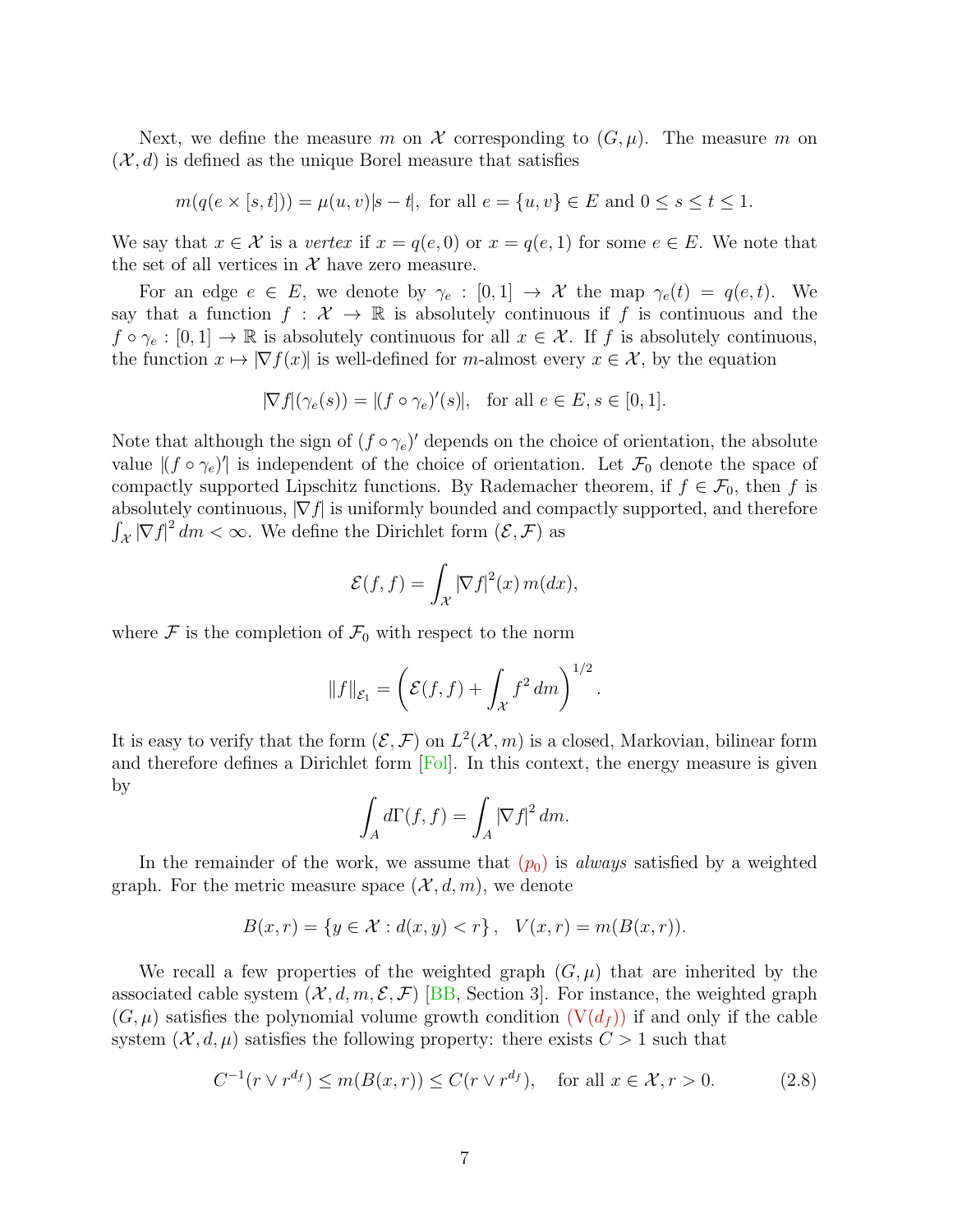Similarly, the weighted graph  $(G, \mu)$  satisfies the Poincaré inequality PI $(d_w)$ , if and only if the cable system  $(\mathcal{X}, d, \mu, \mathcal{E}, \mathcal{F})$  satisfies the following Poincaré inequality [\[BB,](#page-14-4) Proposition 3.5]: there exists constants  $C, A \geq 1$  such that for all  $x \in \mathcal{X}, r \geq 1$  and  $f \in \mathcal{F}$ 

<span id="page-7-5"></span>
$$
\int_{B(x,r)} (f - \overline{f})^2 dm \le C(r^2 \vee r^{d_w}) \int_{B(x,AR)} d\Gamma(f, f),
$$
\n(2.9)

where  $\overline{f} = m(B(x,r))^{-1} \int_{B(x,r)} f dm$ .

Similarly, the weighted graph  $(G, \mu)$  satisfies the capacity upper bound  $(\text{Cap}(d_w)_{\leq})$ , if and only if the cable system  $(\mathcal{X}, d, \mu, \mathcal{E}, \mathcal{F})$  satisfies the following analogous bound [\[BB,](#page-14-4) Lemma 2.6]: there exist  $C > 0$  such that for all  $r > 0$ ,  $x \in \mathcal{X}$ 

$$
Cap_{B(x,2r)}(B(x,r)) \le C_1 \frac{m(B(x,r))}{r^2 \vee r^{d_w}}.
$$
\n(2.10)

### <span id="page-7-0"></span>3 Proof of the main result

Our first lemma provides an uniform upper bound on exit times of a ball [\(3.1\)](#page-7-2), a logarithmic Caccioppoli inequality for the exit time [\(3.2\)](#page-7-3), and an 'averaged version' of lower bound on the exit time [\(3.3\)](#page-7-4).

<span id="page-7-1"></span>**Lemma 3.1.** Let  $(G, \mu)$  be a weighted graph. Let  $(\mathcal{X}, d, m, \mathcal{E}, \mathcal{F})$  denote the corresponding cable system and let  $E^{\Omega}$  denote the exit time of the corresponding cable process as defined in [\(2.7\)](#page-5-0).

(a) If  $(G, \mu)$  satisfies  $(V(d_f))$  $(V(d_f))$  and  $PI(d_w)$  $PI(d_w)$ , then we have the following exit time upper bound: there exists  $C > 0$  such that

<span id="page-7-2"></span>
$$
\left\| E^{B(x,r)} \right\|_{\infty} \le C(r^2 \vee r^{d_w}),\tag{3.1}
$$

for all  $x \in \mathcal{X}, r > 0$ .

(b) If  $(G, \mu)$  satisfies  $(\text{Cap}(d_w)_{\leq})$ , then we have the following bounds: there exists  $C > 0$ such that for all  $x \in \mathcal{X}, r > 0$ , we have, writing  $u = E^{B(x,r)}$ ,

$$
\int_{B(x,r/2)} |\nabla(\log u)|^2 \, dm \le C \frac{m(B(x,r))}{r^2 \sqrt{r^{d_w}}},\tag{3.2}
$$

<span id="page-7-4"></span><span id="page-7-3"></span>
$$
\int_{B(x,r/2)} u^{-1} dm \le C \frac{m(B(x,r))}{r^2 \vee r^{d_w}}.
$$
\n(3.3)

Proof. (a) The exit time upper bound [\(3.1\)](#page-7-2) follows from [\[CKW1,](#page-14-7) Lemma 4.14] (Although [\[CKW1\]](#page-14-7) concerns jump processes, the same proof applies to diffusions as well).

(b) The proof of [\(3.2\)](#page-7-3), [\(3.3\)](#page-7-4) follows from an argument similar to [\[GHL15,](#page-15-4) Lemma 7.1]. We use the notation  $B := B(x, r)$  and  $B/2 = B(x, r/2)$  below. Let  $\phi \in C_c(B) \cap \mathcal{F}$  be a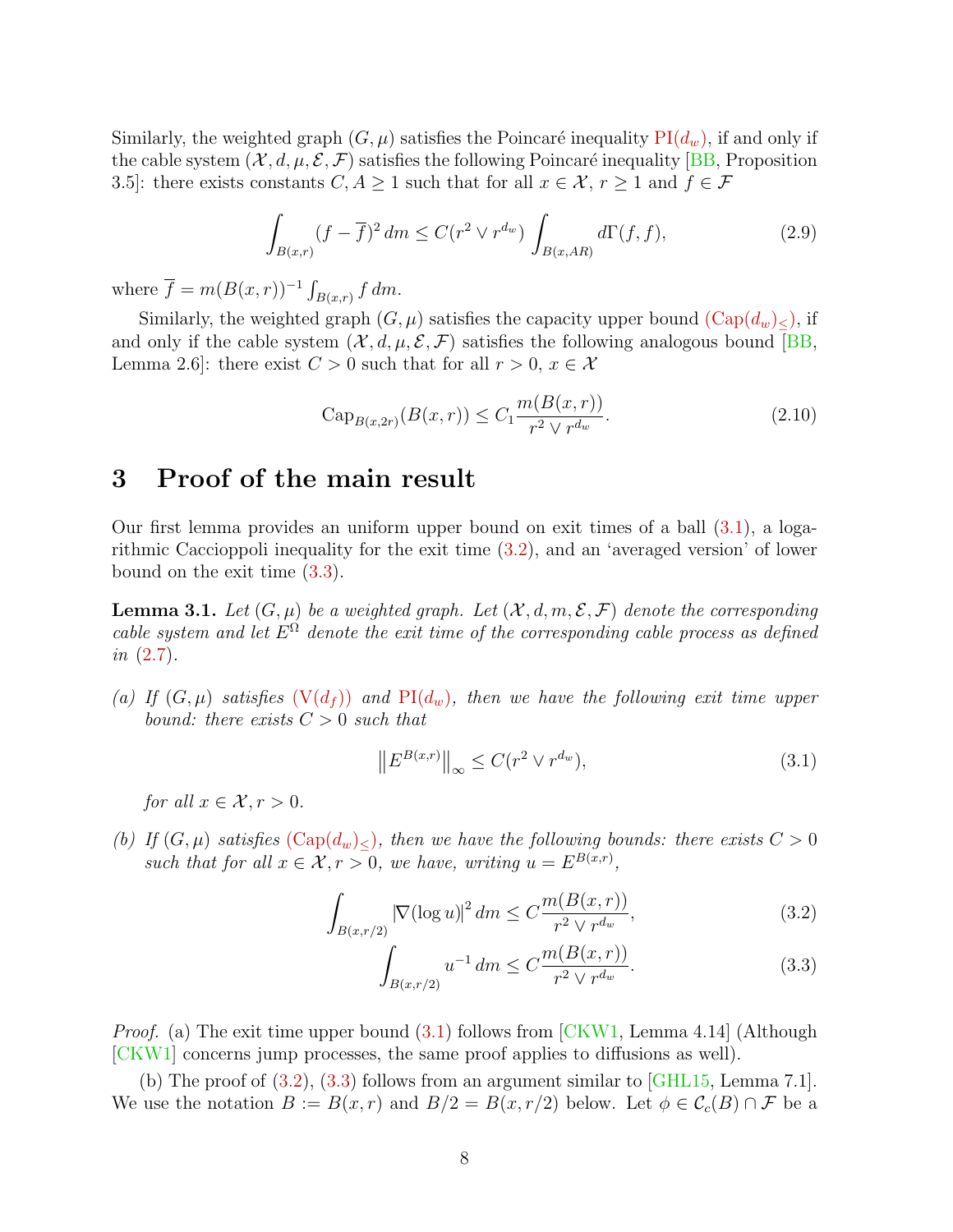cut-off function for  $B/2 \subset B$  such that  $\mathcal{E}(\phi, \phi) \leq 2 \operatorname{Cap}(B/2, B)$ .

$$
\int_{B} \phi^{2} d\Gamma(\log u, \log u) = -\int \phi^{2} d\Gamma(u, u^{-1}) = -\mathcal{E}(u, \phi^{2}u^{-1}) + 2 \int \phi u^{-1} d\Gamma(u, \phi)
$$
  

$$
\leq -\int \phi^{2} u^{-1} dm + \frac{1}{2} \int \phi^{2} u^{-2} d\Gamma(u, u) + 2 \int d\Gamma(\phi, \phi)
$$
  

$$
\leq -\int \phi^{2} u^{-1} dm + \frac{1}{2} \int \phi^{2} u^{-2} d\Gamma(u, u) + 2\mathcal{E}(\phi, \phi).
$$

Therefore, we have

<span id="page-8-1"></span>
$$
\frac{1}{2} \int_{B/2} |\nabla(\log u)|^2 \, dm + \int_{B/2} u^{-1} \, dm \le \frac{1}{2} \int_B \phi^2 \, d\Gamma(\log u, \log u) + \int \phi^2 u^{-1} \, dm \le 2\mathcal{E}(\phi, \phi). \tag{3.4}
$$

Combining [\(3.4\)](#page-8-1) with the capacity upper bound  $(\text{Cap}(d_w)_{\leq})$ , we obtain [\(3.2\)](#page-7-3) and [\(3.3\)](#page-7-4).  $\Box$ 

Recall that the *Hausdorff s-content* of a set E in a metric space  $(\mathcal{X}, d)$  is the number

$$
\mathcal{H}_s^{\infty}(E) = \inf \sum_i r_i^s,
$$

where the infimum is taken over all countable covers of the set  $E$  by balls  $B_i$  of radius  $r_i$ . The Hausdorff content enjoys the following monotonicity property:

<span id="page-8-3"></span>
$$
\mathcal{H}_s^{\infty}(E) \le \mathcal{H}_s^{\infty}(F), \text{ whenever } E \subseteq F. \tag{3.5}
$$

If E is a connected set in a length space, then the Hausdorff 1-content is comparable to its diameter as

<span id="page-8-4"></span>
$$
\frac{1}{2}\text{diam}(E) \le \mathcal{H}_1^{\infty}(E) \le \text{diam}(E). \tag{3.6}
$$

The upper bound on  $\mathcal{H}_1^{\infty}(E)$  is easily obtained by covering E using a single ball while the lower bound is contained in [\[BBI,](#page-14-12) proof of Lemma 2.6.1].

The following lower bound on capacity is an useful consequence of the Poincaré inequality.

<span id="page-8-0"></span>**Proposition 3.2.** Let  $(X, d, m, \mathcal{E}, \mathcal{F})$  be the cable system corresponding to a weighted gra[p](#page-1-0)h  $(G, \mu)$  that satisfies  $(p_0)$  condition,  $(V(d_f))$  $(V(d_f))$  and  $PI(d_w)$  $PI(d_w)$ . Let  $E, F \subset B(x,r)$  be disjoint sets in X such that  $\min(\mathcal{H}_s^{\infty}(E), \mathcal{H}_s^{\infty}(F)) \geq \lambda r^s$ , where  $d_f \geq s > d_f - d_w$ . Then there exists a constant  $C > 1$  (that depends only on s,  $d_f, d_w, \lambda$  and the constants associated with polynomial volume growth and the Poincaré inequality) such that

<span id="page-8-2"></span>
$$
\int_{B(x,9r)} |\nabla u|^2 dm \ge C^{-1} r^{d_f - d_w},\tag{3.7}
$$

for all  $u \in \mathcal{F}(B(x, 9r))$  with  $u|_E \equiv 1, u|_F \equiv 0$ , where  $\mathcal{F}(B(x, 9r))$  is as defined in [\(2.1\)](#page-4-1).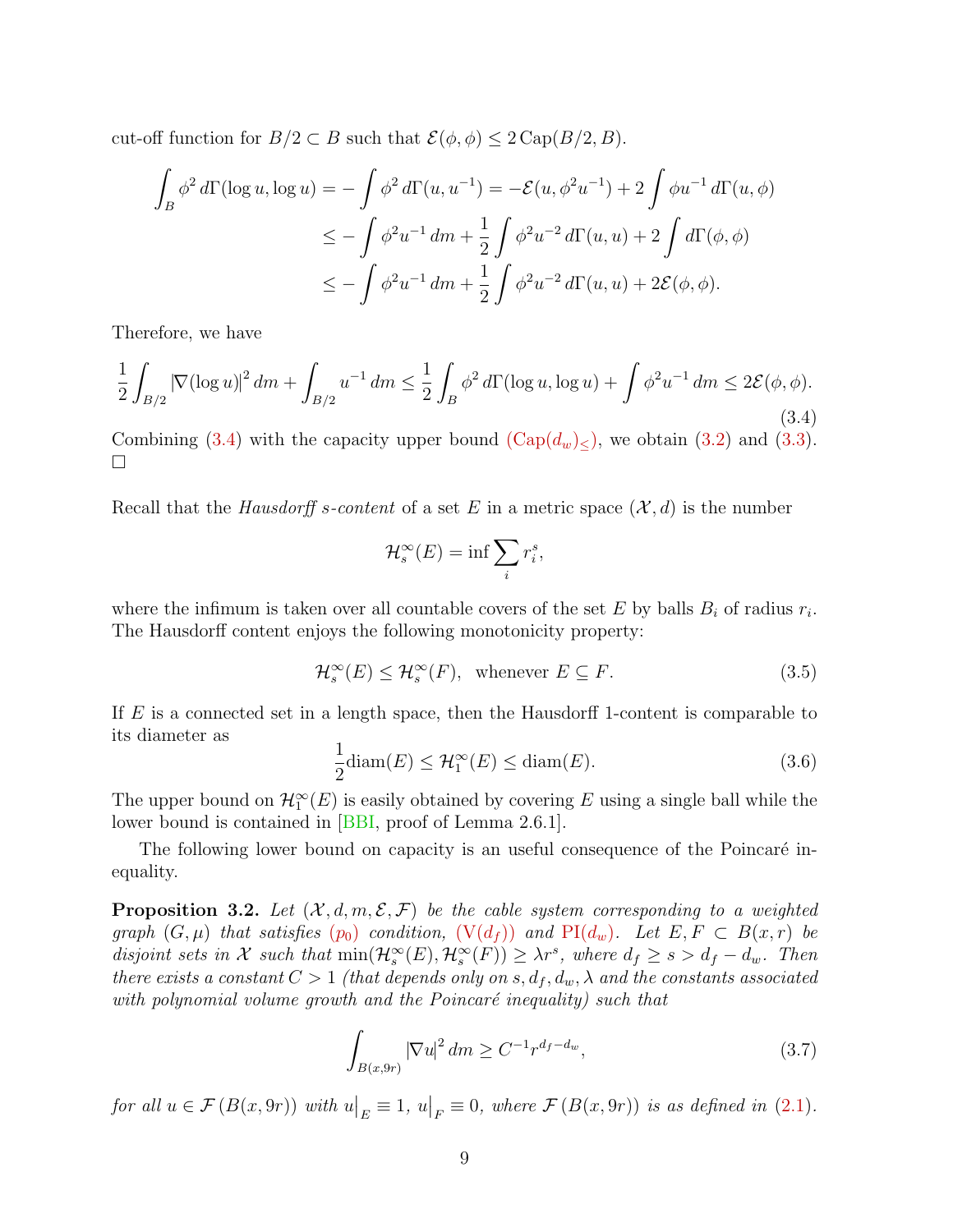Proof. The method of proof goes back to Heinonen and Koskela [\[HK,](#page-15-11) Theorem 5.9] along with some recent ideas in [\[Mur,](#page-15-7) Theorem 4.5].

By [\[Mur,](#page-15-7) Lemma 3.1], it suffices to consider the 'equilibrium potential'  $u(y) = \mathbb{P}_y(T_E \leq$  $T_F$ ), where  $T_E, T_F$  denote the hitting times of sets E, F respectively for the reflected process corresponding to the Dirichlet form  $(\mathcal{E}, \mathcal{F}(B(x, 9r)))$  on  $L^2(B(x, 9r), m)$ .

By applying Poincaré inequality (for intervals in  $\mathbb{R}$ ) on path joining E and F along with  $d(E, F) \leq 2r$ , we obtain that

<span id="page-9-0"></span>
$$
\int_{B(x,9r)} |\nabla u|^2 dm \ge \frac{1}{d(E,F)} \ge \frac{1}{2r}.\tag{3.8}
$$

By [\(3.8\)](#page-9-0) along with the fact that  $d_w \leq d_f + 1$ , we can assume that  $r \geq 10$  and  $d(E, F) \geq 2$ . Henceforth, we shall assume that  $r \ge 10$  and  $d(E, F) \ge 2$ .

We need the following gradient estimate: there exists  $C_2 > 1$  such that

<span id="page-9-1"></span>
$$
|\nabla u(y)| \le C_2 \tag{3.9}
$$

for almost every  $y \in B(x, 9r)$ . Since  $\mathcal{X}_V$  has measure zero and  $|\nabla u|(y) = 0$  for almost every  $y \in E \cup F$ , it suffices to consider  $y \in B(x, 9r) \setminus (\mathcal{X}_V \cup E \cup F)$ .

Every  $y \in B(x, 9r) \setminus (\mathcal{X}_V \cup E \cup F)$  belongs to an unique  $\mathcal{X}_e$  for some edge e. We consider two cases depending on whether or not  $\mathcal{X}_e \cap (E \cup F)$  is empty. If  $\mathcal{X}_e \cap (E \cup F) = \emptyset$  and both endpoint of  $\mathcal{X}_e$  belongs to  $B(x, 9r)$ , since the value of u at endpoints of  $\mathcal{X}_e$  differ by at most 1 and u is linear in the edge  $\mathcal{X}_e$ , we have  $|\nabla u|_{\mathcal{X}_e} \leq 1$ , which immediately implies [\(3.9\)](#page-9-1). If  $\mathcal{X}_{e} \cap (E \cup F) = \emptyset$  and if one of the end points is not in  $B(x, 9r)$ , then u is constant on  $\mathcal{X}_e$ , which implies  $|\nabla u||_{\mathcal{X}_e} \equiv 0$ .

If  $y \in \mathcal{X}_e \cap (B(x, 9r) \setminus (\mathcal{X}_V \cup E \cup F))$  is such that  $\mathcal{X}_e \cap (E \cup F) \neq \emptyset$ , then using  $dist_1(E, F) \geq 2$  we have that  $\mathcal{X}_e$  intersects exactly one of the sets E or F. By symmetry, it suffices to consider the case  $\mathcal{X}_e \cap E \neq \emptyset$ . Let  $I_y$  denote the maximal closed interval on  $\mathcal{X}_e \backslash E$  that contains y. If both the endpoints of  $I_y$  belongs to E, then it is clear that  $u \equiv 1$ on  $\mathcal{X}_e$  and therefore [\(3.9\)](#page-9-1) is satisfied. Otherwise, consider the vertex  $v \in \mathcal{X}_V \cap I_y$ . Consider the cable process starting at the vertex v, exiting the star shaped set  $I_y \cup (\cup_{e:v \notin \mathcal{X}_e} \mathcal{X}_e)$ . By the harmonic measure of this star shaped set from [\[Fol,](#page-14-11) Theorem 2.1] and using  $u(y) = \mathbb{P}_y(T_E < T_F)$ , we obtain the gradient estimate [\(3.9\)](#page-9-1) in this case as well.

For balls  $y \in \mathcal{X}, s > 0$  such that  $B(y, s) \subset B(x, 9r)$ , we define

$$
u_{y,s} = \frac{1}{V(y,s)} \int_{B(y,s)} u \, dm. \tag{3.10}
$$

By the gradient estimate [\(3.9\)](#page-9-1) and fundamental theorem of calculus, there exists  $C_3 > 1$ such that for all  $y \in \mathcal{X}, 0 < s \leq C_3^{-1}$ , we have

<span id="page-9-2"></span>
$$
|u(y) - u_{y,r}| \le \frac{1}{V(y,r)} \int_{B(y,r)} |u(y) - u(z)| \, m(dz) \le \frac{1}{10}.\tag{3.11}
$$

The proof splits into two cases, depending on whether or not there are points  $y \in E$ and  $z \in F$  so that neither

$$
|u(y) - u_{y,r}|
$$
 nor  $|u(z) - u_{z,2r}|$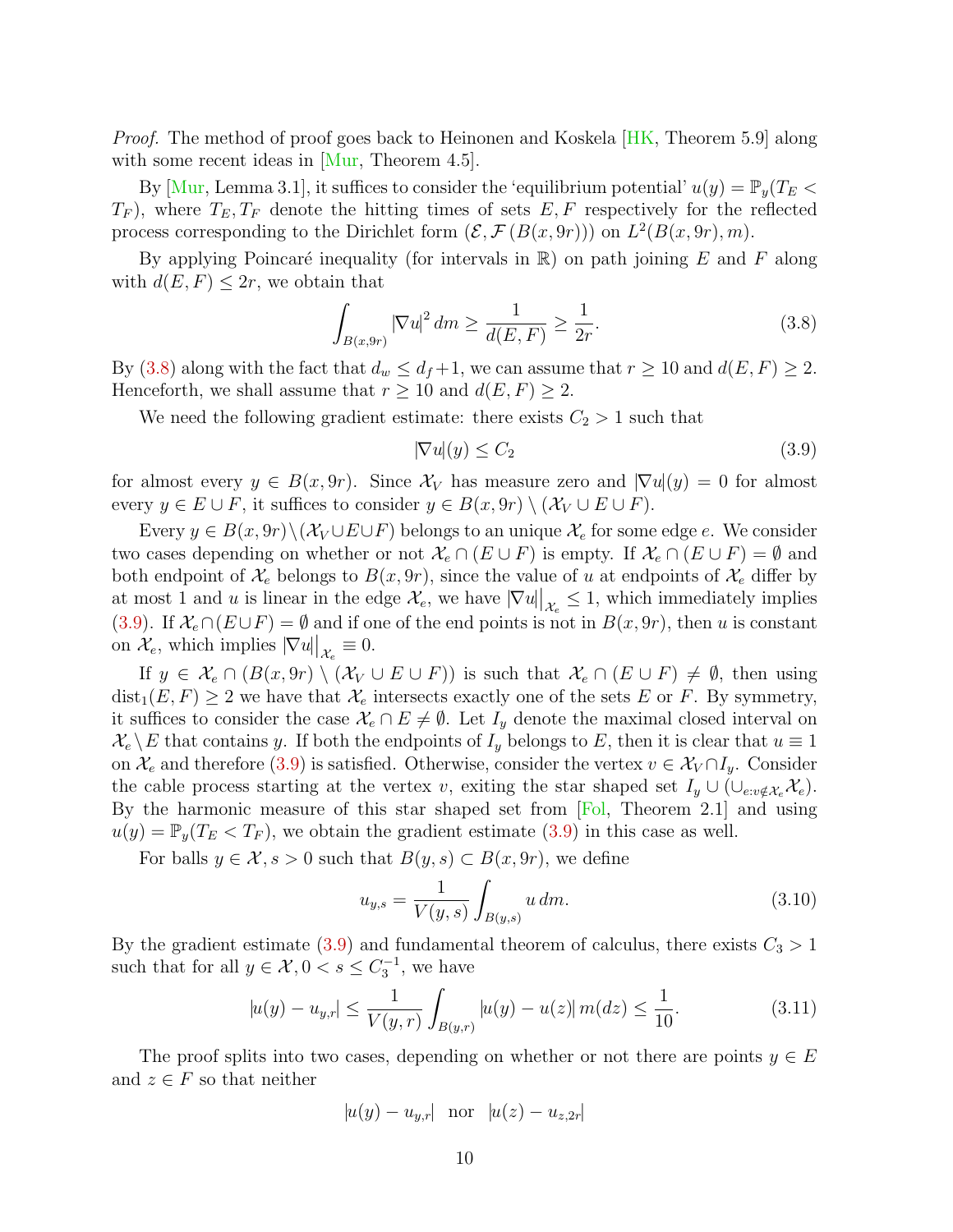exceeds  $\frac{1}{5}$ . If such points  $y \in E$ ,  $z \in F$  can be found, then

$$
1 \le |u(y) - u(z)| \le \frac{1}{5} + |u_{y,r} - u_{z,2r}| + \frac{1}{5}.
$$

Therefore, we have

$$
\frac{3}{5} \le |u_{y,r} - u_{z,2r}| \le \frac{C}{r^{d_f}} \int_{B(z,2r)} |u - u_{z,2r}| dm
$$
  
\n
$$
\le Cr^{-d_f/2} \left( \int_{B(z,2r)} |u - u_{z,2r}|^2 dm \right)^{1/2}
$$
  
\n
$$
\le Cr^{-d_f/2} \left( r^{d_w} \int_{B(z,4r)} |\nabla u|^2 dm \right)^{1/2}
$$
  
\n
$$
\le Cr^{(d_w - d_f)/2} \left( \int_{B(x,9r)} |\nabla u|^2 dm \right)^{1/2},
$$

which implies [\(3.7\)](#page-8-2). In the above display, we used  $B(y, r) \subset B(z, 2r)$ , and volume growth in the first line, Cauchy-Schwarz inequality, and polynomial volume growth in the second line, Poincaré inequality [2.9](#page-7-5) in the third line, and  $E \cup F \subset B(x, r)$  along with the triangle inequality in the final line.

The second alternative, by symmetry, is

<span id="page-10-0"></span>
$$
|u(y) - u_{y,r}| \ge \frac{1}{5}
$$
 for all  $y \in E$ . (3.12)

Let  $i \in \mathbb{N}$  be the unique integer such that

<span id="page-10-1"></span>
$$
(2C_3)^{-1} < 2^{-i}r \le C_3^{-1},\tag{3.13}
$$

where  $C_3$  is as defined in  $(3.11)$ . Using  $(3.11)$ , and  $(3.12)$ , we have

$$
|u_{y,2^{-i}r} - u_{y,r}| \ge \frac{1}{10}
$$
 for all  $y \in E$ . (3.14)

Using Cauchy-Schwarz inequality, Poincaré inequality  $2.9$ ,  $(3.13)$  and polynomial volume growth, we obtain the following estimate: for all  $y \in E$ ,

$$
1 \leq C \sum_{j=0}^{i-1} |u_{y,2^{-j}r} - u_{x,2^{-j-1}r}| \leq C \sum_{j=0}^{i-1} \frac{1}{V(y,2^{-j}r)} \int_{B(y,2^{-j}r)} |u - u_{y,2^{-j}r}| dm
$$
  
\n
$$
\leq C \sum_{j=0}^{i-1} \left( \frac{1}{V(y,2^{-j}r)} \int_{B(y,2^{-j}r)} |u - u_{x,2^{-j}r}|^2 dm \right)^{1/2}
$$
  
\n
$$
\leq C \sum_{j=0}^{i-1} \left( \frac{(2^{-j}r)^{d_w}}{V(y,2^{-j}r)} \int_{B(y,2^{-j+1}r)} |\nabla u|^2 dm \right)^{1/2}
$$
  
\n
$$
\leq C \sum_{j=0}^{i-1} \left( (2^{-j}r)^{d_w - d_f} \int_{B(y,2^{-j+1}r)} |\nabla u|^2 dm \right)^{1/2}.
$$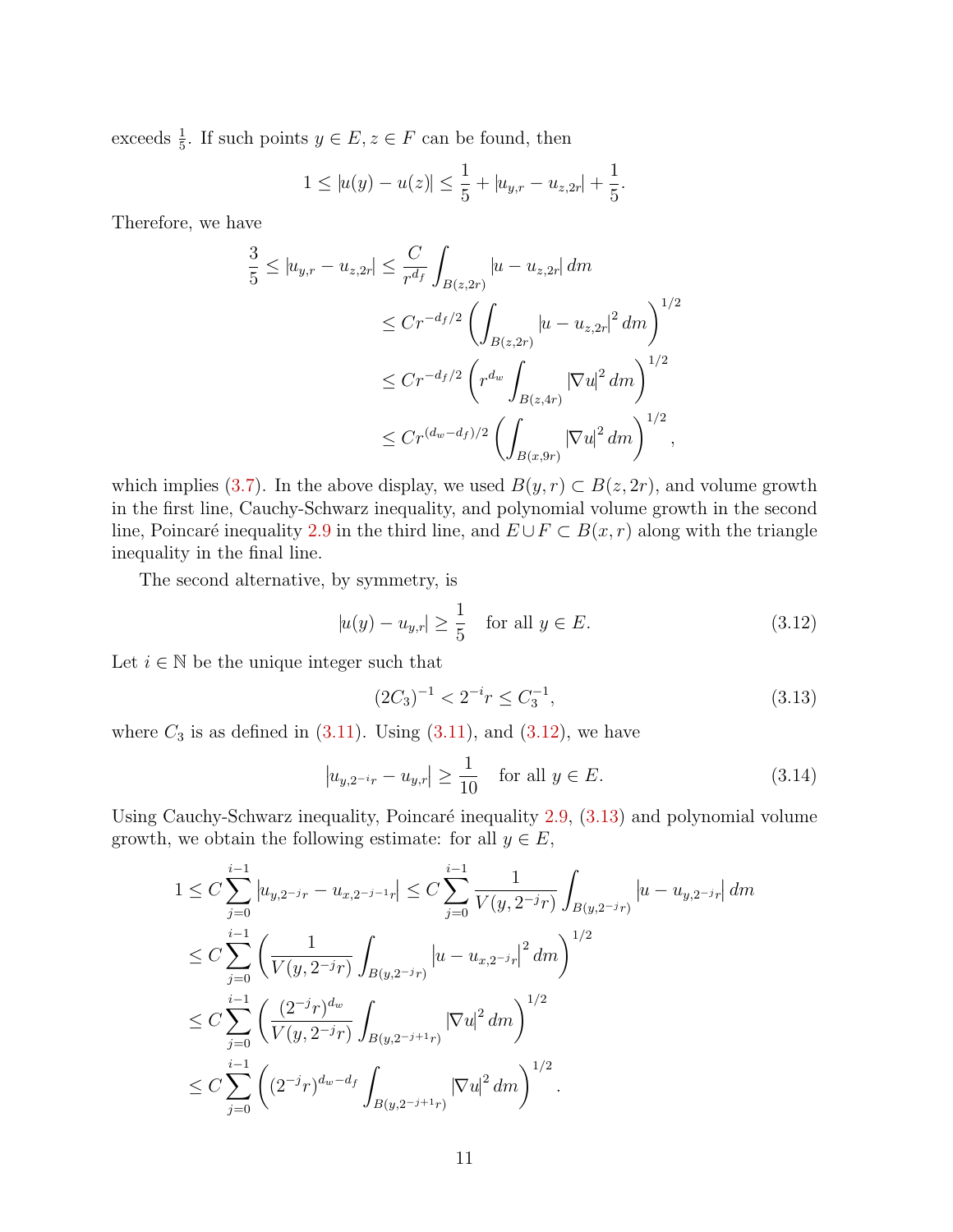Therefore, if

$$
\int_{B(y,2^{-j+1}r)} |\nabla u|^2 dm \le \epsilon 2^{-js} r^{d_f - d_w},
$$

for some  $\epsilon > 0$  and for every  $y \in E$ ,  $0 \le j \le i - 1$ , we have that

$$
1 \leq C \epsilon^{1/2} \sum_{j=0}^{i-1} 2^{-j(d_w - d_f - s)} \leq C \epsilon^{1/2}.
$$

Therefore, for each  $y \in E$ , there exists an integer  $j_y$  with  $0 \le j_y \le i - 1$ , such that

<span id="page-11-0"></span>
$$
\int_{B(y,2^{-j_y+1}r)} |\nabla u|^2 dm \ge \epsilon_0 2^{-j_y s} r^{d_f - d_w},\tag{3.15}
$$

for some small enough  $\epsilon_0$  depending only on the constants associated with the Poincaré inequality and polynomial volume growth. By the 5B-covering lemma (see [\[Hei,](#page-15-12) Theorem 1.2] or [\[HKST,](#page-15-13) p. 60]), and the separability of  $\mathcal{X}$ , there exists a countable family of pairwise disjoint balls  $B_k = B(y_k, 2^{-j_{y_k}+1}r)$ , such that

<span id="page-11-1"></span>
$$
E \subset \bigcup_{k} B(y_k, 2^{-j_{y_k}+1} 5r),\tag{3.16}
$$

and, by [\(3.15\)](#page-11-0), such that

<span id="page-11-2"></span>
$$
\left(\text{radius}\left(B(y_k, 2^{-j_{y_k}+1}5r)\right)^s \le 2^{-j_{y_k}s+4s}r^s \le Cr^{s+d_w-d_f} \int_{B(y_k, 2^{-j_{y_k}+1}r)} \left|\nabla u\right|^2 dm. \tag{3.17}
$$

Hence the assumption on  $\mathcal{H}_s^{\infty}(E)$ , [\(3.16\)](#page-11-1), [\(3.17\)](#page-11-2) and the fact that  $B_k$ 's are disjoint

$$
\lambda r^{s} \leq \mathcal{H}_{s}^{\infty}(E) \leq \sum_{k} \left(2^{-j_{y_{k}}+1} 5r\right)^{s}
$$
  

$$
\leq Cr^{s+d_{w}-d_{f}} \sum_{k} \int_{B_{k}} |\nabla u|^{2} dm \leq Cr^{s+d_{w}-d_{f}} \int_{B(x,9r)} |\nabla u|^{2} dm.
$$

The following elementary estimate on 1-content will be useful.

<span id="page-11-3"></span>**Lemma 3.3.** Let  $(X, d, m, \mathcal{E}, \mathcal{F})$  denote the cable system corresponding to weighted graph  $(G, \mu)$  that satisfies  $(V(d_f))$  $(V(d_f))$ . Then there exists  $c_1 > 0$  that depends only on the constant in  $(V(d_f))$  $(V(d_f))$  such that

$$
\mathcal{H}_1^{\infty}(E) \ge c_1 \left( \left( m(E) \right)^{1/d_f} \wedge m(E) \right)
$$

for any  $E \subset \mathcal{X}$ .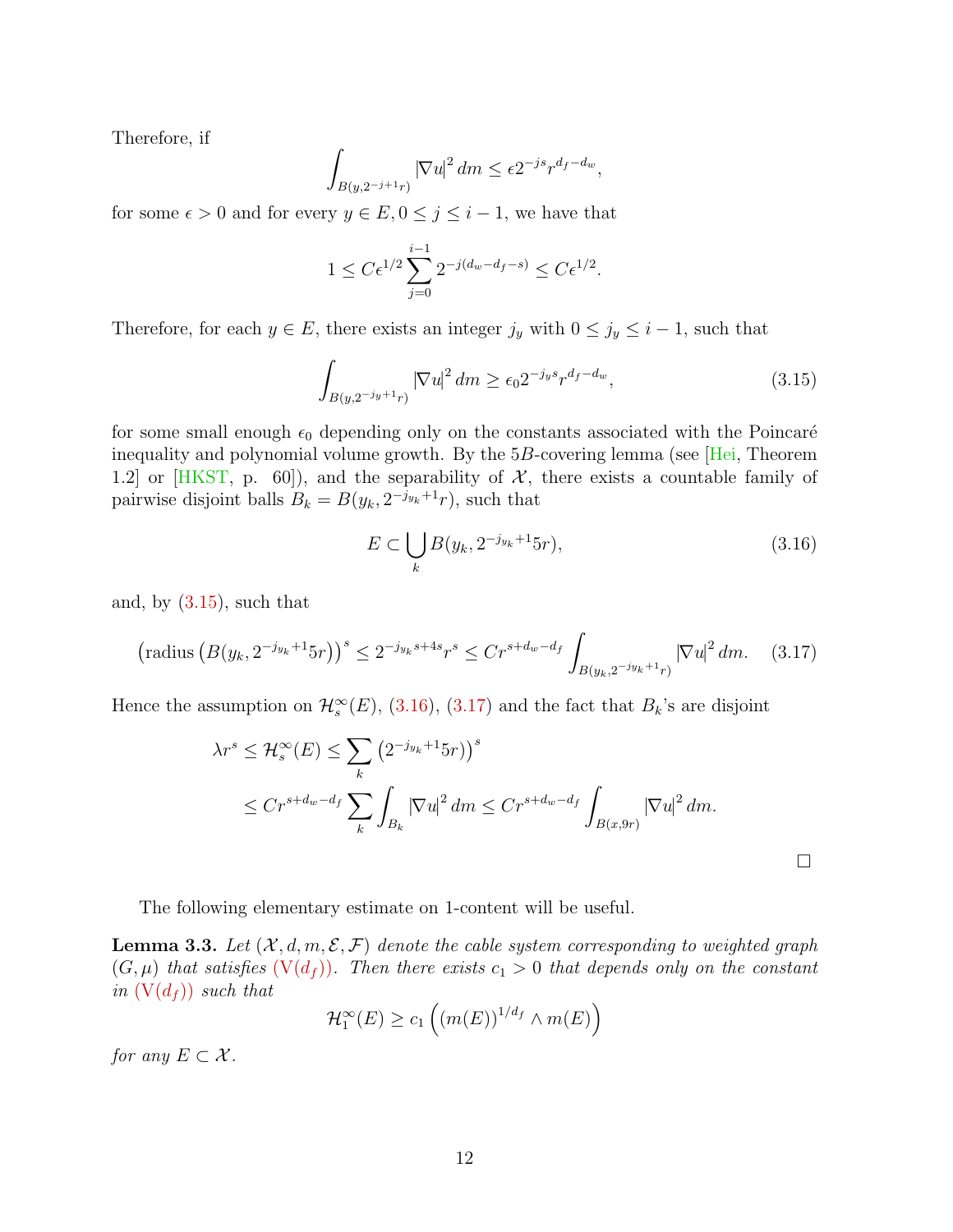*Proof.* Let  $B_i = B(x_i, r_i), i \in I$  be countable cover of E. Define  $I_1 = \{i \in I : r_i \leq 1\},\$  $I_2 = I \setminus I_1$  and

$$
E_j := \bigcup_{i \in I_j} B(x_i, r_i),
$$
 for  $j = 1, 2.$ 

We consider two cases depending on whether or not  $m(E_1)$  is greater than  $m(E)/2$ .

If  $m(E_1) \geq m(E)/2$ , then

$$
\sum_{i \in I_1} r_i \ge C_V^{-1} \sum_{i \in I_1} m(B_i) \ge C_V^{-1} m(E_1) \ge C_V^{-1} m(E)/2.
$$

If  $m(E_1) < m(E)/2$ , then  $m(E_2) \ge m(E)/2$  and therefore

$$
\sum_{i\in I_2} r_i \ge \left(\sum_{i\in I_2} r_i^{d_f}\right)^{1/d_f} \ge \left(\sum_{i\in I_2} C_V^{-1} m(B_i)\right)^{1/d_f} \ge \left(C_V^{-1} m(E_2)\right)^{1/d_f} \ge \left(C_V^{-1} m(E)/2\right)^{1/d_f}.
$$

In the above display, we use  $d_f \geq 1$ , and  $V(d_f)$ . Combining the two cases yields the desired result.

*Proof of Theorem [1.1.](#page-2-2)* Let  $(\mathcal{X}, d, m, \mathcal{E}, \mathcal{F})$  be the cable system corresponding to  $(G, \mu)$ and let  $(X_t)_{t\geq0}$  denote the associated cable process.

By  $[BB, Lemma 2.6], [GHL15, Theorem 1.2] and (3.1), it suffices to verify the following.$  $[BB, Lemma 2.6], [GHL15, Theorem 1.2] and (3.1), it suffices to verify the following.$  $[BB, Lemma 2.6], [GHL15, Theorem 1.2] and (3.1), it suffices to verify the following.$  $[BB, Lemma 2.6], [GHL15, Theorem 1.2] and (3.1), it suffices to verify the following.$  $[BB, Lemma 2.6], [GHL15, Theorem 1.2] and (3.1), it suffices to verify the following.$ pointwise lower bound on the exit times for  $(X_t)_{t>0}$ : there exists  $c > 0$  such that for all  $x \in \mathcal{X}, r \geq 1$ , and writing  $B := B(x, r)$ ,

<span id="page-12-2"></span>
$$
\inf_{y \in B(x, r/36)} E^B(y) \ge c r^{d_w}.
$$
\n(3.18)

Let  $u := E^B = G^B 1_B$  denote the exit time function. By [\(3.3\)](#page-7-4), Markov's inequality, and  $V(d_f)$ , there exists  $C_1, C_2 > 0$  such that  $E = \{y \in B(x, r/18) : u(y) \ge C_1^{-1}r^{d_w}\}$  satisfies

 $m(E) \ge C_2^{-1} r^{d_f}.$ 

Combining this estimate with Lemma [3.3,](#page-11-3) there exists  $C_3 > 1$  which depends only on the constants associated with  $V(d_f)$  such that

<span id="page-12-0"></span>
$$
\mathcal{H}_1^{\infty}(E) \ge C_3^{-1}r. \tag{3.19}
$$

Let  $K > 0$  such that  $\inf_{y \in B(x, r/36)} u(y) < e^{-K-1} C_1^{-1} r^{d_w}$ . Then by maximum principle, the set  $F_K := \{ y \in B(x, r/18) : u(y) \le e^{-K-1}C_1^{-1}r^{d_w} \}$  contains a path that joins  $B(x, r/36)$ and  $B(x, (r-\epsilon)/18)^c$  for any  $\epsilon > 0$ . Therefore by monotonicity of Hausdorff content [\(3.5\)](#page-8-3), and the lower bound of 1-content [\(3.6\)](#page-8-4), we have

<span id="page-12-1"></span>
$$
\mathcal{H}_1^{\infty}(F_K) \ge \frac{1}{72}r,\tag{3.20}
$$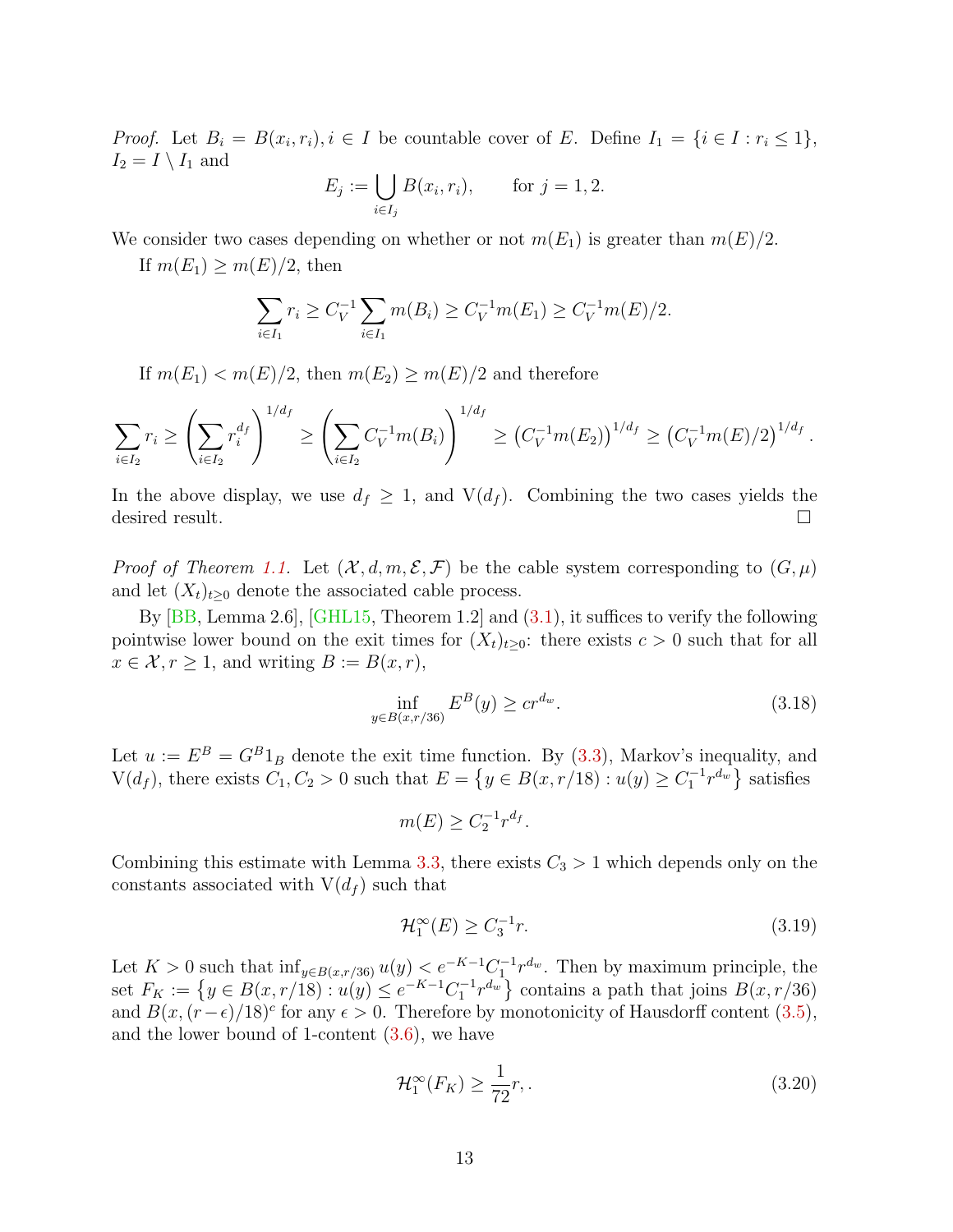Let  $v = \left(\frac{1}{K}\right)$  $\frac{1}{K} (1 + \log(u) - \log(C_1^{-1} r^{d_w}))_+$  ∧ 1. By the logarithmic Caccioppoli inequality [\(3.2\)](#page-7-3), and Markovian property of Dirichlet forms  $v \in \mathcal{F}(B(x,r/2))$ , where  $\mathcal{F}(B(x,r/2))$ denotes the domain of Dirichlet form corresponding to the cable process reflected upon hitting  $\partial B(x, r/2)$ . Using the definitions of E and  $F_K$ , we can easily check that  $v|_E \equiv 1$ ,  $v|_{F_K} \equiv 0$ . Therefore, by Proposition [3.2](#page-8-0) along with [\(3.19\)](#page-12-0), [\(3.20\)](#page-12-1), there exists  $C_5 > 0$ such that

<span id="page-13-1"></span>
$$
\int_{B(x,r/2)} |\nabla v|^2 dm \ge C_5^{-1} r^{d_f - d_w}.
$$
\n(3.21)

Furthermore, by  $(3.2)$  and the contraction property of Dirichlet forms, there exists  $C_4 > 0$ such that

<span id="page-13-2"></span>
$$
\int_{B(x,r/2)} |\nabla v|^2 dm \le \frac{1}{K^2} \int_{B(x,r/2)} |\nabla (\log u)|^2 dm \le \frac{C_4}{K^2} r^{d_f - d_w}.
$$
\n(3.22)

Combining [\(3.21\)](#page-13-1) and [\(3.22\)](#page-13-2), we obtain an upper bound  $K \leq K_0$ , where  $K_0$  only depends on the constants associated with  $V(d_f)$ ,  $PI(d_w)$ ,  $Cap(d_w)_{\leq}$ ,  $d_f$  and  $d_w$ . Since our assumption that  $F_K$  is non-empty implies an upper bound  $K \leq K_0$ , we obtain [\(3.18\)](#page-12-2) since

$$
\inf_{y \in B(x, r/36)} G^B 1_B(y) \ge e^{-K_0 - 2} C_1^{-1} r_w^d, \text{ for all } x \in \mathcal{X}, r \ge 1.
$$

<span id="page-13-3"></span>Remark 3.4. The proof of Theorem [1.1](#page-2-2) implicitly contains an alternate approach to a mean value inequality for superharmonic functions that avoids the usual iteration meth-ods that go back to the works of De Giorgi [\[DeG\]](#page-14-13) or Moser [\[Mos\]](#page-15-14). In the case  $d_w > 2$ , these iteration methods require the cutoff Sobolev inequality [\[BB,](#page-14-4) [GHL15\]](#page-15-4). The method of proof used to obtain the exit time lower bound applies verbatim to any non-negative superharmonic function to yield the following mean value inequality under the assump-tions of Theorem [1.1:](#page-2-2) there exists  $0 < \theta_1 < \theta_2 < 1$  and  $C > 1$  such that for any ball  $B(x, r)$  and for any non-negative superharmonic function u in  $B(x, r)$ , we have

$$
\left(\frac{1}{m(B(x,\theta_2 r))}\int_{B(x,\theta_2 r)} u^{-1} dm\right)^{-1} \le C \inf_{B(x,\theta_1 r)} u.
$$

Acknowledgement. I am grateful to Martin Barlow for providing helpful comments on an earlier draft of this paper. Remark [3.4](#page-13-3) arose due to a question from Moritz Kassmann. I thank Naotaka Kajino and Takashi Kumagai for their interest in this work.

### References

- <span id="page-13-0"></span>[AB] S. Andres, M. T. Barlow. Energy inequalities for cutoff-functions and some applications, J. Reine Angew. Math. 699 (2015), 183–215. [MR3305925](http://www.ams.org/mathscinet-getitem?mr=3305925)
- [Bar98] M. T. Barlow. Diffusions on fractals, Lecture Notes in Math. 1690, 1–121, Springer, Berlin, 1998. [MR1668115](http://www.ams.org/mathscinet-getitem?mr=1668115)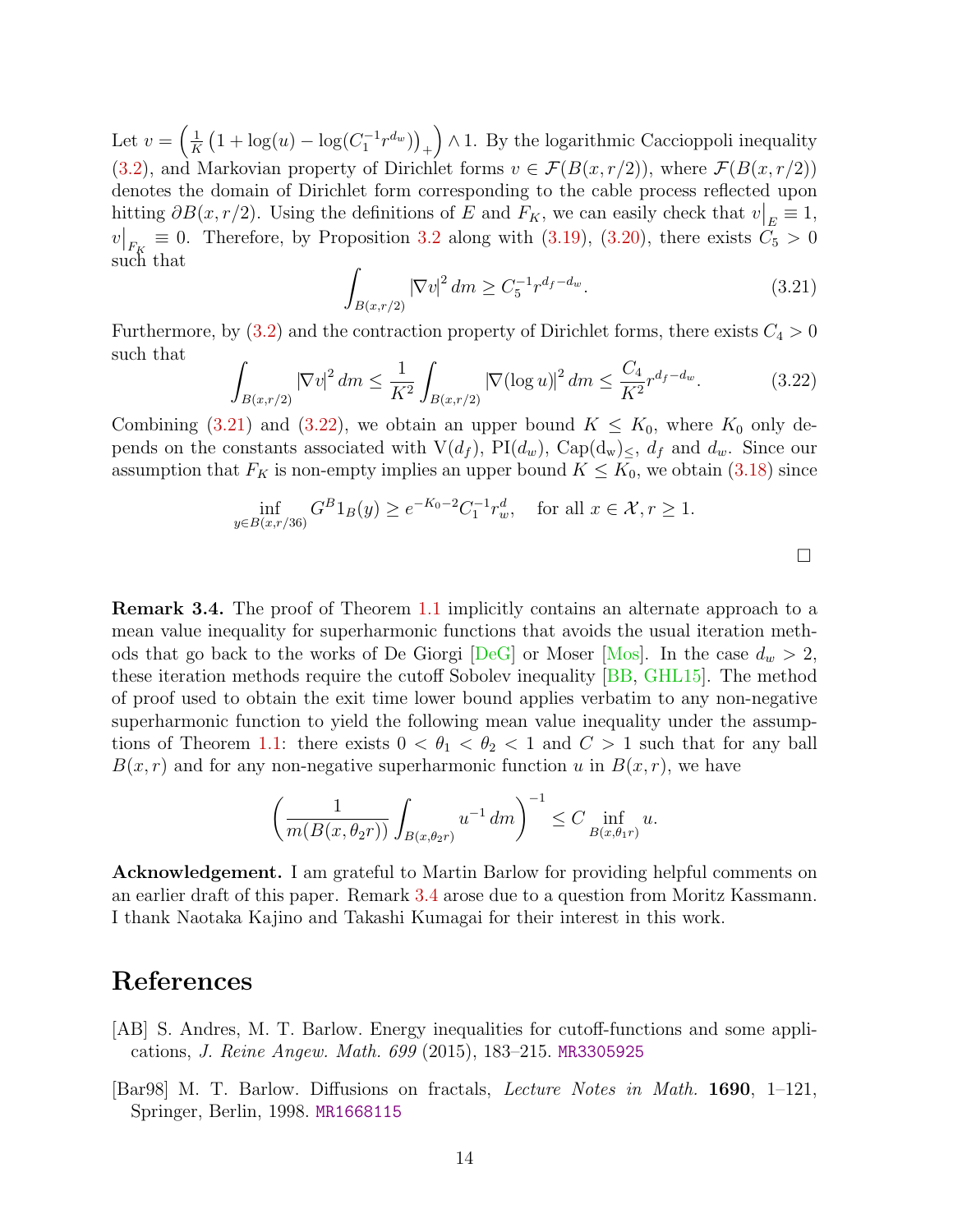- <span id="page-14-9"></span>[Bar03] M. T. Barlow, Heat kernels and sets with fractal structure. Heat kernels and analysis on manifolds, graphs, and metric spaces (Paris, 2002), 11–40, Contemp. Math., 338, Amer. Math. Soc., Providence, RI, 2003. [MR2039950](http://www.ams.org/mathscinet-getitem?mr=2039950)
- <span id="page-14-0"></span>[Bar04] M. T. Barlow, Which values of the volume growth and escape time exponent are possible for a graph?, Rev. Mat. Iberoamericana 20 (2004), no. 1, 1–31. [MR2076770](http://www.ams.org/mathscinet-getitem?mr=2076770)
- <span id="page-14-2"></span>[Bar13] M. T. Barlow, Analysis on the Sierpinski carpet. Analysis and geometry of metric measure spaces, 27–53, CRM Proc. Lecture Notes, 56, Amer. Math. Soc., Providence, RI, 2013. [MR3060498](http://www.ams.org/mathscinet-getitem?mr=3060498)
- <span id="page-14-4"></span>[BB] M.T. Barlow, R.F. Bass. Stability of parabolic Harnack inequalities. Trans. Amer. Math. Soc. 356 (2004) no. 4, 1501-1533. [MR2034316](http://www.ams.org/mathscinet-getitem?mr=2034316)
- <span id="page-14-5"></span>[BBK] M.T. Barlow, R.F. Bass, T. Kumagai. Stability of parabolic Harnack inequalities on metric measure spaces, J. Math. Soc. Japan (2) 58 (2006), 485–519. [MR2228569](http://www.ams.org/mathscinet-getitem?mr=2228569)
- <span id="page-14-3"></span>[BCK] M. T. Barlow, T. Coulhon, T. Kumagai. Characterization of sub-Gaussian heat kernel estimates on strongly recurrent graphs, Comm. Pure Appl. Math. 58 (2005), no. 12, 1642–1677. [MR2177164](http://www.ams.org/mathscinet-getitem?mr=2177164)
- <span id="page-14-12"></span>[BBI] D. Burago, Y. Burago and S. Ivanov. A course in Metric Geometry, Graduate Studies in Mathematics, 33. American Mathematical Society, Providence, RI, 2001. [MR1835418](http://www.ams.org/mathscinet-getitem?mr=1835418)
- <span id="page-14-6"></span>[BM] M.T. Barlow, M. Murugan. Stability of the elliptic Harnack inequality, Ann. of Math. (2) 187 (2018), 777–823 [MR3779958](http://www.ams.org/mathscinet-getitem?mr=3779958)
- <span id="page-14-7"></span>[CKW1] Z.-Q. Chen, T. Kumagai, J. Wang, Stability of heat kernel estimates for symmetric jump processes on metric measure spaces, Memoirs Amer. Math. Soc., to appear.
- <span id="page-14-8"></span>[CKW2] Z.-Q. Chen, T. Kumagai, J. Wang. Stability of parabolic Harnack inequalities for symmetric non-local Dirichlet forms, J. European Math. Soc., to appear.
- <span id="page-14-13"></span>[DeG] E. De Giorgi. Sulla differenziabilità e lanaliticità delle estremali degli integrali multipli regolari. Mem. Accad. Sci. Torino. Cl. Sci. Fis. Mat. Nat. (3), 3 (1957), 25– 43. [MR0093649](http://www.ams.org/mathscinet-getitem?mr=0093649)
- <span id="page-14-1"></span>[Del] T. Delmotte. Parabolic Harnack inequality and estimates of Markov chains on graphs. Rev. Math. Iberoamericana 15 (1999), 181–232. [MR1681641](http://www.ams.org/mathscinet-getitem?mr=1681641)
- <span id="page-14-11"></span>[Fol] M. Folz, Volume growth and stochastic completeness of graphs. Trans. Amer. Math. Soc. 366 (2014), no. 4, 2089–2119. [MR3152724](http://www.ams.org/mathscinet-getitem?mr=3152724)
- <span id="page-14-10"></span>[FOT] M. Fukushima, Y. Oshima, and M. Takeda. Dirichlet Forms and Symmetric Markov Processes. de Gruyter, Berlin, 1994. [MR1303354](http://www.ams.org/mathscinet-getitem?mr=1303354)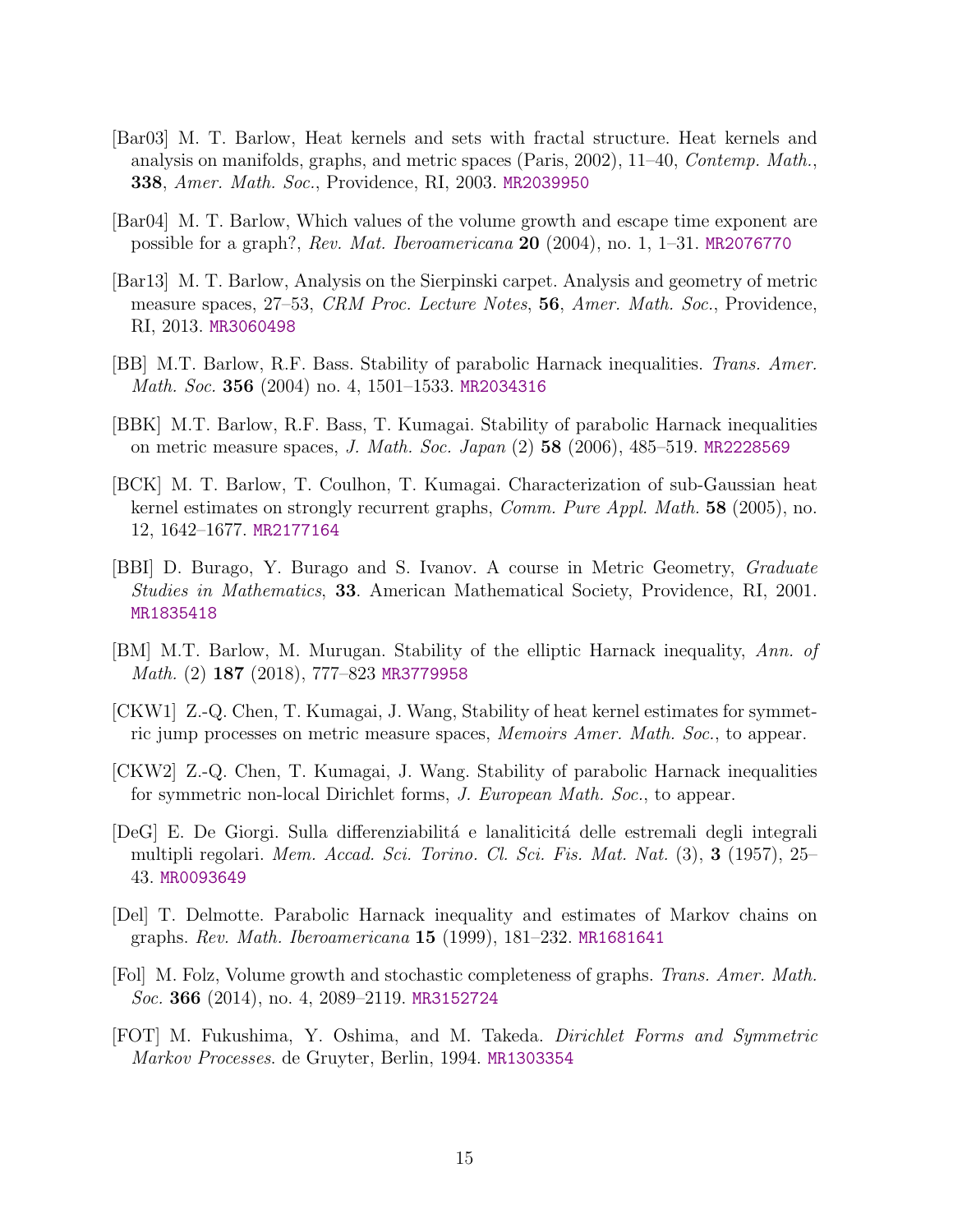- <span id="page-15-1"></span>[Gri] A. Grigor'yan. The heat equation on noncompact Riemannian manifolds. (in Russian) Matem. Sbornik. 182 (1991), 55–87. (English transl.) Math. USSR Sbornik  $72$ (1992), 47–77. [MR1098839](http://www.ams.org/mathscinet-getitem?mr=1098839)
- <span id="page-15-5"></span>[GHH] A. Grigor'yan, E. Hu, J. Hu, Two-sided estimates of heat kernels of jump type Dirichlet forms, Advances in Math., 330 (2018) 433–515 (2018).
- <span id="page-15-3"></span>[GHL14] A. Grigor'yan, J. Hu, K.-S. Lau. Heat kernels on metric measure spaces. Geometry and analysis of fractals, 147–207, Springer Proc. Math. Stat., 88, Springer, Heidelberg, 2014. [MR3276002](http://www.ams.org/mathscinet-getitem?mr=3276002)
- <span id="page-15-4"></span>[GHL15] A. Grigor'yan, J. Hu, K.-S. Lau. Generalized capacity, Harnack inequality and heat kernels of Dirichlet forms on metric spaces. J. Math. Soc. Japan 67 1485–1549 (2015). [MR3417504](http://www.ams.org/mathscinet-getitem?mr=3417504)
- <span id="page-15-0"></span>[GT] A. Grigor'yan, A. Telcs. Harnack inequalities and sub-Gaussian estimates for random walks. Math. Ann. 324 521–556 (2002). [MR1938457](http://www.ams.org/mathscinet-getitem?mr=1938457)
- <span id="page-15-12"></span>[Hei] J. Heinonen. Lectures on Analysis on Metric Spaces, Universitext. Springer-Verlag, New York, 2001. x+140 pp. [MR1800917](http://www.ams.org/mathscinet-getitem?mr=1800917)
- <span id="page-15-11"></span>[HK] J. Heinonen, P. Koskela. Quasiconformal maps in metric spaces with controlled geometry, Acta Math. 181 (1998), no. 1, 1–61. [MR1654771](http://www.ams.org/mathscinet-getitem?mr=1654771)
- <span id="page-15-13"></span>[HKST] J. Heinonen, P. Koskela, N. Shanmugalingam, J. T. Tyson. Sobolev spaces on metric measure spaces. An approach based on upper gradients. New Mathematical Monographs, 27. Cambridge University Press, Cambridge, 2015. xii+434 [MR3363168](http://www.ams.org/mathscinet-getitem?mr=3363168)
- <span id="page-15-6"></span>[Kum] T. Kumagai. Anomalous random walks and diffusions: From fractals to random media. Proceedings of the ICM Seoul 2014, Vol. IV, 75–94, Kyung Moon SA Co. Ltd. 2014.
- <span id="page-15-8"></span>[Lie] J. Lierl. Parabolic Harnack inequality on fractal-type metric measure Dirichlet spaces. Rev. Mat. Iberoam. 34 (2018), no. 2, 687–738. [MR3809455](http://www.ams.org/mathscinet-getitem?mr=3809455)
- <span id="page-15-14"></span>[Mos] J. Moser. On Harnack's inequality for elliptic differential equations. Comm. Pure Appl. Math. 14, (1961) 577–591. [MR0159138](http://www.ams.org/mathscinet-getitem?mr=0159138)
- <span id="page-15-7"></span>[Mur] M. Murugan, Quasisymmetric uniformization and heat kernel estimates, Trans. Amer. Math. Soc. (to appear) [arXiv:1803.11296](http://arxiv.org/abs/1803.11296)
- <span id="page-15-9"></span>[MS17] M. Murugan, L. Saloff-Coste, Davies' method for anomalous diffusions. Proc. Amer. Math. Soc. 145 (2017), no. 4, 1793–1804. [MR3601569](http://www.ams.org/mathscinet-getitem?mr=3601569)
- <span id="page-15-10"></span>[MS] M. Murugan, L. Saloff-Coste, Heat kernel estimates for anomalous heavy-tailed random walks, Ann. Inst. H. Poincaré Probab. Statist. (to appear).
- <span id="page-15-2"></span>[Sal] L. Saloff-Coste. A note on Poincaré, Sobolev, and Harnack inequalities. *Inter. Math.* Res. Notices 2 (1992), 27–38. [MR1150597](http://www.ams.org/mathscinet-getitem?mr=1150597)